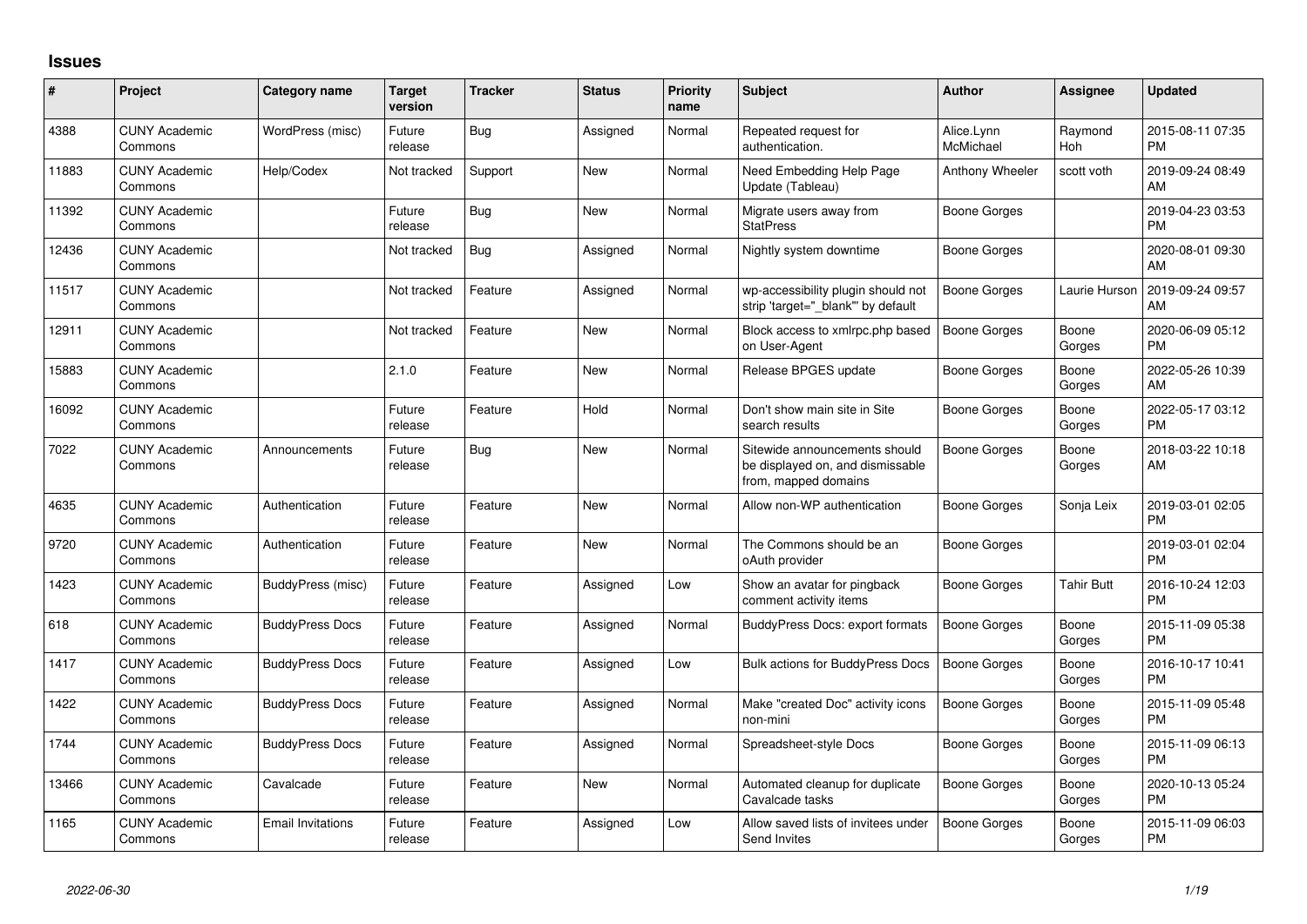| #     | <b>Project</b>                  | Category name                  | <b>Target</b><br>version | <b>Tracker</b> | <b>Status</b> | <b>Priority</b><br>name | <b>Subject</b>                                                                             | <b>Author</b>       | Assignee          | <b>Updated</b>                |
|-------|---------------------------------|--------------------------------|--------------------------|----------------|---------------|-------------------------|--------------------------------------------------------------------------------------------|---------------------|-------------------|-------------------------------|
| 1166  | <b>CUNY Academic</b><br>Commons | <b>Email Invitations</b>       | Future<br>release        | Feature        | <b>New</b>    | Low                     | Better organizational tools for Sent   Boone Gorges<br>Invites                             |                     | Boone<br>Gorges   | 2015-11-09 06:02<br><b>PM</b> |
| 1167  | <b>CUNY Academic</b><br>Commons | <b>Email Invitations</b>       | Future<br>release        | Feature        | <b>New</b>    | Low                     | Allow email invitations to be resent   Boone Gorges                                        |                     | Boone<br>Gorges   | 2015-11-12 12:53<br>AM        |
| 12042 | <b>CUNY Academic</b><br>Commons | <b>Email Notifications</b>     | Future<br>release        | Feature        | <b>New</b>    | Normal                  | Improved error logging for BPGES<br>send queue                                             | <b>Boone Gorges</b> | Boone<br>Gorges   | 2021-11-19 12:25<br><b>PM</b> |
| 6749  | <b>CUNY Academic</b><br>Commons | Events                         | Future<br>release        | Bug            | <b>New</b>    | Low                     | BPEO iCal request can trigger<br>very large number of DB queries                           | Boone Gorges        | Raymond<br>Hoh    | 2016-11-15 10:09<br><b>PM</b> |
| 4481  | <b>CUNY Academic</b><br>Commons | Events                         | Future<br>release        | Feature        | New           | Normal                  | Group admins/mods should have<br>the ability to unlink an event from<br>the group          | Boone Gorges        | Boone<br>Gorges   | 2017-04-24 03:53<br><b>PM</b> |
| 3580  | <b>CUNY Academic</b><br>Commons | Group Blogs                    | Future<br>release        | Feature        | New           | Normal                  | Multiple blogs per group                                                                   | Boone Gorges        | Boone<br>Gorges   | 2018-02-20 02:02<br><b>PM</b> |
| 11834 | <b>CUNY Academic</b><br>Commons | <b>Group Files</b>             | Future<br>release        | Feature        | <b>New</b>    | Normal                  | Improved tools for managing<br>group file folders                                          | Boone Gorges        | Sonja Leix        | 2019-09-06 03:55<br><b>PM</b> |
| 12091 | <b>CUNY Academic</b><br>Commons | <b>Group Files</b>             | Future<br>release        | Feature        | <b>New</b>    | Normal                  | Improved pre-upload file validation<br>for bp-group-documents                              | <b>Boone Gorges</b> | Boone<br>Gorges   | 2019-11-14 01:21<br><b>PM</b> |
| 3192  | <b>CUNY Academic</b><br>Commons | Group Forums                   | Future<br>release        | Feature        | Assigned      | Normal                  | Customizable forum views for<br>bbPress 2.x group forums                                   | Boone Gorges        | Raymond<br>Hoh    | 2015-11-09 12:47<br><b>PM</b> |
| 3193  | <b>CUNY Academic</b><br>Commons | Group Forums                   | Future<br>release        | Feature        | Assigned      | Normal                  | bbPress 2.x dynamic roles and<br><b>RBE</b>                                                | Boone Gorges        | Boone<br>Gorges   | 2014-09-30 01:30<br><b>PM</b> |
| 13358 | <b>CUNY Academic</b><br>Commons | Group Forums                   | Future<br>release        | Feature        | New           | Normal                  | Improved UI for group forum<br>threading settings                                          | Boone Gorges        | Raymond<br>Hoh    | 2021-11-19 12:27<br><b>PM</b> |
| 14309 | <b>CUNY Academic</b><br>Commons | Group Library                  | Future<br>release        | Feature        | New           | Normal                  | Better handling of<br>bp group document file download<br>attempts when file is not present | Boone Gorges        | Boone<br>Gorges   | 2021-11-19 12:28<br><b>PM</b> |
| 1983  | <b>CUNY Academic</b><br>Commons | Home Page                      | Future<br>release        | Feature        | Assigned      | Low                     | Media Library integration with<br>Featured Content plugin                                  | Boone Gorges        | Dominic<br>Giglio | 2014-03-17 10:34<br>AM        |
| 10580 | <b>CUNY Academic</b><br>Commons | Information<br>Architecture    | Future<br>release        | Design/UX      | <b>New</b>    | Normal                  | Primary nav item review                                                                    | Boone Gorges        | Sara Cannon       | 2022-06-28 01:29<br><b>PM</b> |
| 3230  | <b>CUNY Academic</b><br>Commons | Internal Tools and<br>Workflow | Not tracked              | Feature        | Assigned      | High                    | Scripts for quicker<br>provisioning/updating of<br>development environments                | <b>Boone Gorges</b> | Boone<br>Gorges   | 2016-01-26 04:54<br><b>PM</b> |
| 13891 | <b>CUNY Academic</b><br>Commons | Internal Tools and<br>Workflow | 2.1.0                    | Feature        | New           | Normal                  | Migrate automated linting to<br>GitHub Actions                                             | Boone Gorges        | Jeremy Felt       | 2022-06-29 11:13<br>AM        |
| 15194 | <b>CUNY Academic</b><br>Commons | Internal Tools and<br>Workflow | 2.1.0                    | Feature        | <b>New</b>    | Normal                  | PHPCS sniff for un-restored<br>switch_to_blog() calls                                      | Boone Gorges        | Jeremy Felt       | 2022-05-26 10:45<br>AM        |
| 5234  | <b>CUNY Academic</b><br>Commons | Membership                     | Future<br>release        | Feature        | Assigned      | Normal                  | Write Unconfirmed patch for WP                                                             | Boone Gorges        | Boone<br>Gorges   | 2016-10-24 11:18<br>AM        |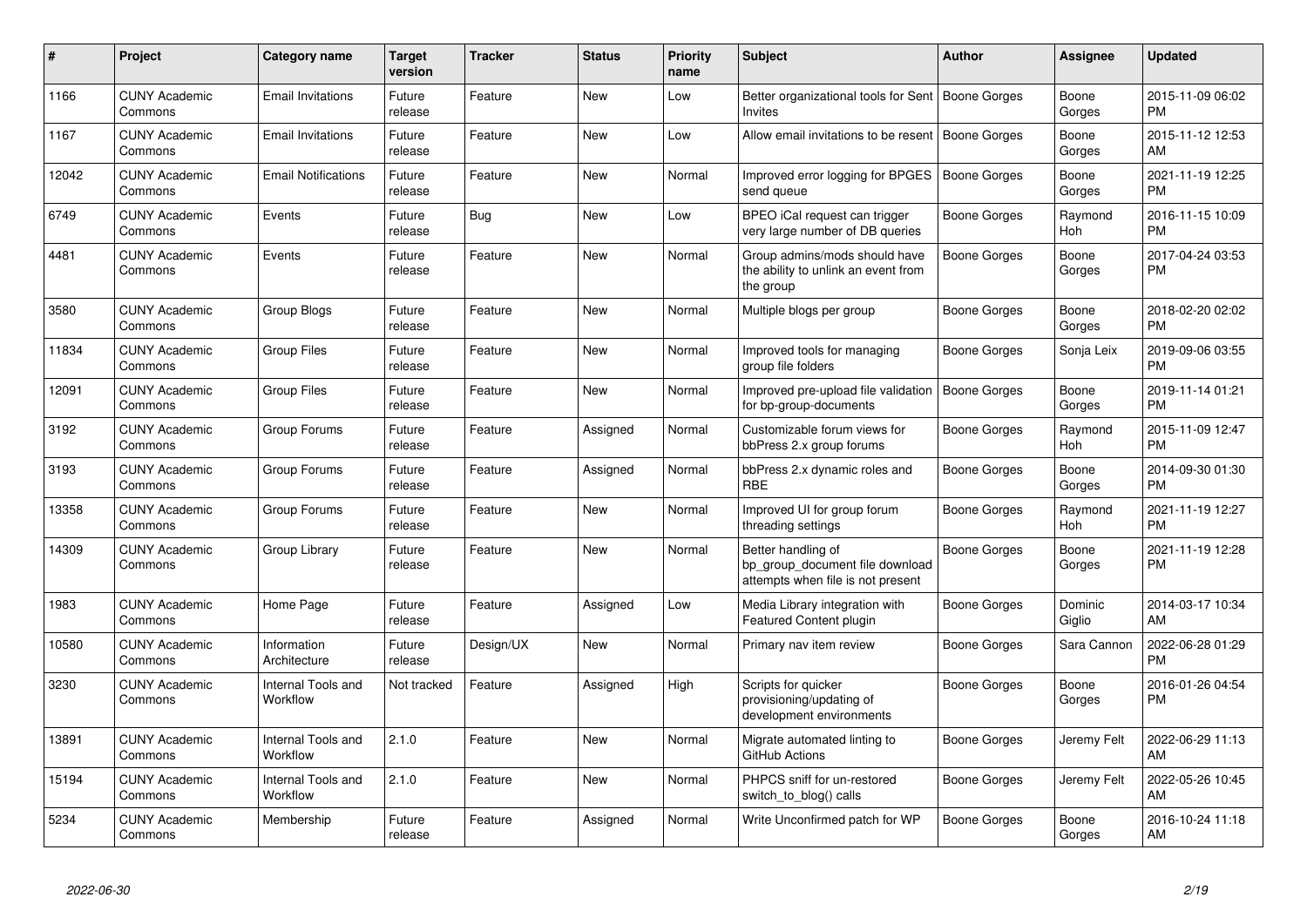| #     | Project                         | <b>Category name</b>     | Target<br>version | <b>Tracker</b> | <b>Status</b>        | <b>Priority</b><br>name | <b>Subject</b>                                                                                               | <b>Author</b>       | Assignee            | <b>Updated</b>                |
|-------|---------------------------------|--------------------------|-------------------|----------------|----------------------|-------------------------|--------------------------------------------------------------------------------------------------------------|---------------------|---------------------|-------------------------------|
| 3330  | <b>CUNY Academic</b><br>Commons | My Commons               | Future<br>release | Feature        | Assigned             | Normal                  | "Commons Information" tool                                                                                   | Boone Gorges        | Chris Stein         | 2014-09-22 08:46<br><b>PM</b> |
| 10794 | <b>CUNY Academic</b><br>Commons | Performance              | Not tracked       | Bug            | <b>New</b>           | Normal                  | Memcached connection<br>occasionally breaks                                                                  | Boone Gorges        | Boone<br>Gorges     | 2018-12-06 03:30<br><b>PM</b> |
| 2832  | <b>CUNY Academic</b><br>Commons | <b>Public Portfolio</b>  | Future<br>release | Feature        | Assigned             | Normal                  | Improve interface for (not)<br>auto-linking profile fields                                                   | Boone Gorges        | Chris Stein         | 2015-01-05 08:52<br><b>PM</b> |
| 3048  | <b>CUNY Academic</b><br>Commons | <b>Public Portfolio</b>  | Future<br>release | Feature        | New                  | Low                     | Images for rich text profile fields                                                                          | Boone Gorges        | Boone<br>Gorges     | 2014-02-19 12:56<br><b>PM</b> |
| 14184 | <b>CUNY Academic</b><br>Commons | <b>Public Portfolio</b>  | Future<br>release | Feature        | New                  | Normal                  | Centralized mechanism for storing<br>Campus affiliations                                                     | <b>Boone Gorges</b> | Boone<br>Gorges     | 2022-01-04 11:35<br>AM        |
| 11945 | <b>CUNY Academic</b><br>Commons | Reckoning                | Future<br>release | Feature        | Reporter<br>Feedback | Normal                  | Add Comments bubble to<br>Reckoning views                                                                    | <b>Boone Gorges</b> | Boone<br>Gorges     | 2019-11-12 05:14<br><b>PM</b> |
| 308   | <b>CUNY Academic</b><br>Commons | Registration             | Future<br>release | Feature        | New                  | Normal                  | Group recommendations for<br>signup process                                                                  | Boone Gorges        | Samantha<br>Raddatz | 2015-11-09 05:07<br><b>PM</b> |
| 3002  | <b>CUNY Academic</b><br>Commons | Search                   | Future<br>release | Feature        | Assigned             | Normal                  | Overhaul CAC search by using<br>external search appliance                                                    | Boone Gorges        | Boone<br>Gorges     | 2020-07-15 03:05<br><b>PM</b> |
| 13048 | <b>CUNY Academic</b><br>Commons | Shortcodes and<br>embeds | Future<br>release | Feature        | <b>New</b>           | Normal                  | Jupyter Notebooks support                                                                                    | Boone Gorges        |                     | 2020-07-14 11:46<br>AM        |
| 13331 | <b>CUNY Academic</b><br>Commons | Site cloning             | Future<br>release | Bug            | <b>New</b>           | Normal                  | Combine Site Template and Clone<br>operations                                                                | Boone Gorges        | Jeremy Felt         | 2021-11-19 12:39<br><b>PM</b> |
| 5488  | <b>CUNY Academic</b><br>Commons | Social Paper             | Future<br>release | Bug            | <b>New</b>           | Normal                  | Add a "last edited by" field to<br>Social Paper group directories                                            | Boone Gorges        |                     | 2016-04-21 10:05<br><b>PM</b> |
| 7663  | <b>CUNY Academic</b><br>Commons | Social Paper             | Future<br>release | Bug            | New                  | Normal                  | Social Paper notifications not<br>formatted correctly on secondary<br>sites                                  | Boone Gorges        | Boone<br>Gorges     | 2018-04-16 03:52<br>PM.       |
| 5489  | <b>CUNY Academic</b><br>Commons | Social Paper             | Future<br>release | Feature        | <b>New</b>           | Normal                  | Asc/desc sorting for Social Paper<br>directories                                                             | <b>Boone Gorges</b> |                     | 2016-04-21 10:06<br><b>PM</b> |
| 11024 | <b>CUNY Academic</b><br>Commons | WordPress (misc)         | Future<br>release | Bug            | <b>New</b>           | Normal                  | Subsites should not show "you<br>should update your .htaccess<br>now" notice after permalink setting<br>save | Boone Gorges        |                     | 2019-01-28 01:35<br>PM        |
| 1508  | <b>CUNY Academic</b><br>Commons | WordPress (misc)         | Future<br>release | Feature        | Assigned             | Normal                  | Share login cookies across<br>mapped domains                                                                 | Boone Gorges        | Boone<br>Gorges     | 2012-07-02 12:12<br><b>PM</b> |
| 6332  | <b>CUNY Academic</b><br>Commons | WordPress (misc)         | Future<br>release | Feature        | <b>New</b>           | Normal                  | Allow uploaded files to be marked<br>as private in an ad hoc way                                             | <b>Boone Gorges</b> |                     | 2016-10-17 11:41<br><b>PM</b> |
| 10380 | <b>CUNY Academic</b><br>Commons | WordPress (misc)         | Future<br>release | Feature        | In Progress          | Normal                  | Remove blacklisted plugins                                                                                   | <b>Boone Gorges</b> |                     | 2022-04-26 12:00<br><b>PM</b> |
| 13835 | <b>CUNY Academic</b><br>Commons | WordPress (misc)         | Future<br>release | Feature        | <b>New</b>           | Normal                  | Allow OneSearch widget to have<br>'CUNY' as campus                                                           | Boone Gorges        | Boone<br>Gorges     | 2021-11-19 12:39<br><b>PM</b> |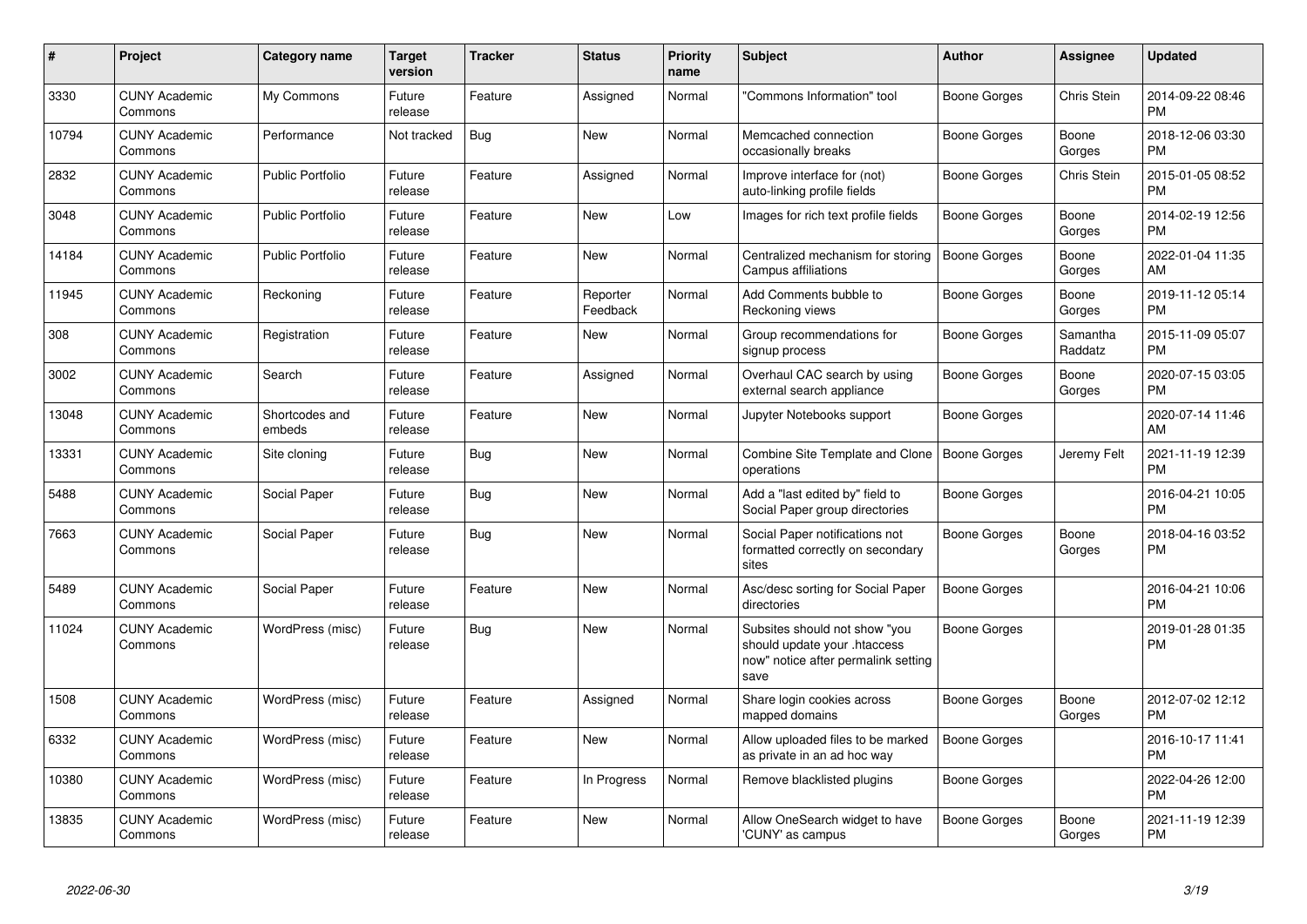| $\#$  | Project                                                                 | <b>Category name</b>     | <b>Target</b><br>version | <b>Tracker</b> | <b>Status</b>        | <b>Priority</b><br>name | <b>Subject</b>                                            | <b>Author</b>      | Assignee            | <b>Updated</b>                |
|-------|-------------------------------------------------------------------------|--------------------------|--------------------------|----------------|----------------------|-------------------------|-----------------------------------------------------------|--------------------|---------------------|-------------------------------|
| 9926  | <b>CUNY Academic</b><br>Commons                                         | <b>WordPress Plugins</b> | Future<br>release        | Bug            | <b>New</b>           | Normal                  | twitter-mentions-as-comments<br>cron jobs can run long    | Boone Gorges       | Boone<br>Gorges     | 2018-10-24 12:34<br><b>PM</b> |
| 14987 | <b>CUNY Academic</b><br>Commons                                         | <b>WordPress Plugins</b> | Future<br>release        | Bug            | <b>New</b>           | Normal                  | Elementor update causes<br>database freeze-up             | Boone Gorges       | Boone<br>Gorges     | 2021-11-29 12:02<br><b>PM</b> |
| 1460  | <b>CUNY Academic</b><br>Commons                                         | Analytics                | Future<br>release        | Feature        | Assigned             | Normal                  | Update System Report                                      | <b>Brian Foote</b> | Boone<br>Gorges     | 2015-11-09 06:13<br><b>PM</b> |
| 2666  | <b>CUNY Academic</b><br>Commons                                         | About page               | Not tracked              | Documentation  | Assigned             | Normal                  | <b>Update About Text</b>                                  | Chris Stein        | Luke Waltzer        | 2016-03-04 11:19<br>AM        |
| 860   | <b>CUNY Academic</b><br>Commons                                         | Design                   | Future<br>release        | Design/UX      | Assigned             | Normal                  | <b>Standardize Button Treatment</b><br>Across the Commons | Chris Stein        | Chris Stein         | 2014-05-01 09:45<br>AM        |
| 3059  | <b>CUNY Academic</b><br>Commons                                         | Group Forums             | Future<br>release        | Design/UX      | New                  | Normal                  | Forum Post Permissable Content<br><b>Explanatory Text</b> | Chris Stein        | Chris Stein         | 2015-04-02 11:27<br>AM        |
| 3565  | <b>CUNY Academic</b><br>Commons                                         | My Commons               | Not tracked              | Documentation  | <b>New</b>           | Normal                  | Load Newest inconsistencies                               | Chris Stein        | scott voth          | 2015-11-09 01:16<br><b>PM</b> |
| 2881  | <b>CUNY Academic</b><br>Commons                                         | <b>Public Portfolio</b>  | Future<br>release        | Feature        | Assigned             | Normal                  | Redesign the UX for Profiles                              | Chris Stein        | Chris Stein         | 2016-10-13 12:45<br><b>PM</b> |
| 15210 | <b>CUNY Academic</b><br>Commons                                         | Analytics                | Not tracked              | Design/UX      | <b>New</b>           | Normal                  | Google Analytics improvements                             | Colin McDonald     | Boone<br>Gorges     | 2022-05-24 10:47<br>AM        |
| 13199 | <b>CUNY Academic</b><br>Commons                                         | Group Forums             | Future<br>release        | Feature        | New                  | Normal                  | Favoring Groups over bbPress<br>plugin                    | Colin McDonald     | Colin<br>McDonald   | 2021-11-19 12:28<br><b>PM</b> |
| 13370 | <b>CUNY Academic</b><br>Commons                                         | Group Library            | Future<br>release        | Feature        | <b>New</b>           | Normal                  | Library bulk deletion and folder<br>editing               | Colin McDonald     | Boone<br>Gorges     | 2020-10-13 10:41<br>AM        |
| 9729  | <b>CUNY Academic</b><br>Commons                                         | <b>SEO</b>               | Not tracked              | Support        | New                  | Normal                  | 503 Errors showing on<br>newlaborforum.cuny.edu           | Diane Krauthamer   | Raymond<br>Hoh      | 2018-05-22 04:48<br><b>PM</b> |
| 3615  | <b>CUNY Academic</b><br>Commons                                         | Redmine                  | Not tracked              | Feature        | New                  | Low                     | Create Redmine issues via email                           | Dominic Giglio     | Boone<br>Gorges     | 2017-11-16 11:36<br>AM        |
| 11968 | JustPublics@365<br>MediaCamp                                            |                          |                          | Feature        | <b>New</b>           | Normal                  | Nanoscience Retractable Display<br>Unit                   | Donald Cherry      | Bonnie<br>Eissner   | 2021-02-19 08:50<br>AM        |
| 12062 | AD/O365 Transition<br>from NonMatric to<br><b>Matriculated Students</b> |                          |                          | Feature        | In Progress          | Normal                  | create solution and console<br>project                    | Emilio Rodriguez   | Emilio<br>Rodriguez | 2019-11-12 03:56<br><b>PM</b> |
| 13457 | <b>CUNY Academic</b><br>Commons                                         | Group Forums             | 2.0.3                    | Bug            | <b>New</b>           | High                    | Forum post not sending<br>notifications                   | Filipa Calado      | Raymond<br>Hoh      | 2022-06-29 11:32<br>AM        |
| 12004 | <b>CUNY Academic</b><br>Commons                                         |                          | Not tracked              | Support        | Reporter<br>Feedback | Normal                  | Notifications for spam blog<br>comments                   | Gina Cherry        | Raymond<br>Hoh      | 2019-11-01 12:05<br><b>PM</b> |
| 14842 | <b>CUNY Academic</b><br>Commons                                         |                          | Not tracked              | Support        | Reporter<br>Feedback | Normal                  | Question about widgets and block<br>editor                | Gina Cherry        |                     | 2021-10-06 03:01<br><b>PM</b> |
| 11649 | <b>CUNY Academic</b><br>Commons                                         | <b>WordPress Plugins</b> | 2.0.3                    | Bug            | In Progress          | Normal                  | CC license displayed on every<br>page                     | Gina Cherry        | Raymond<br>Hoh      | 2022-06-29 11:32<br>AM        |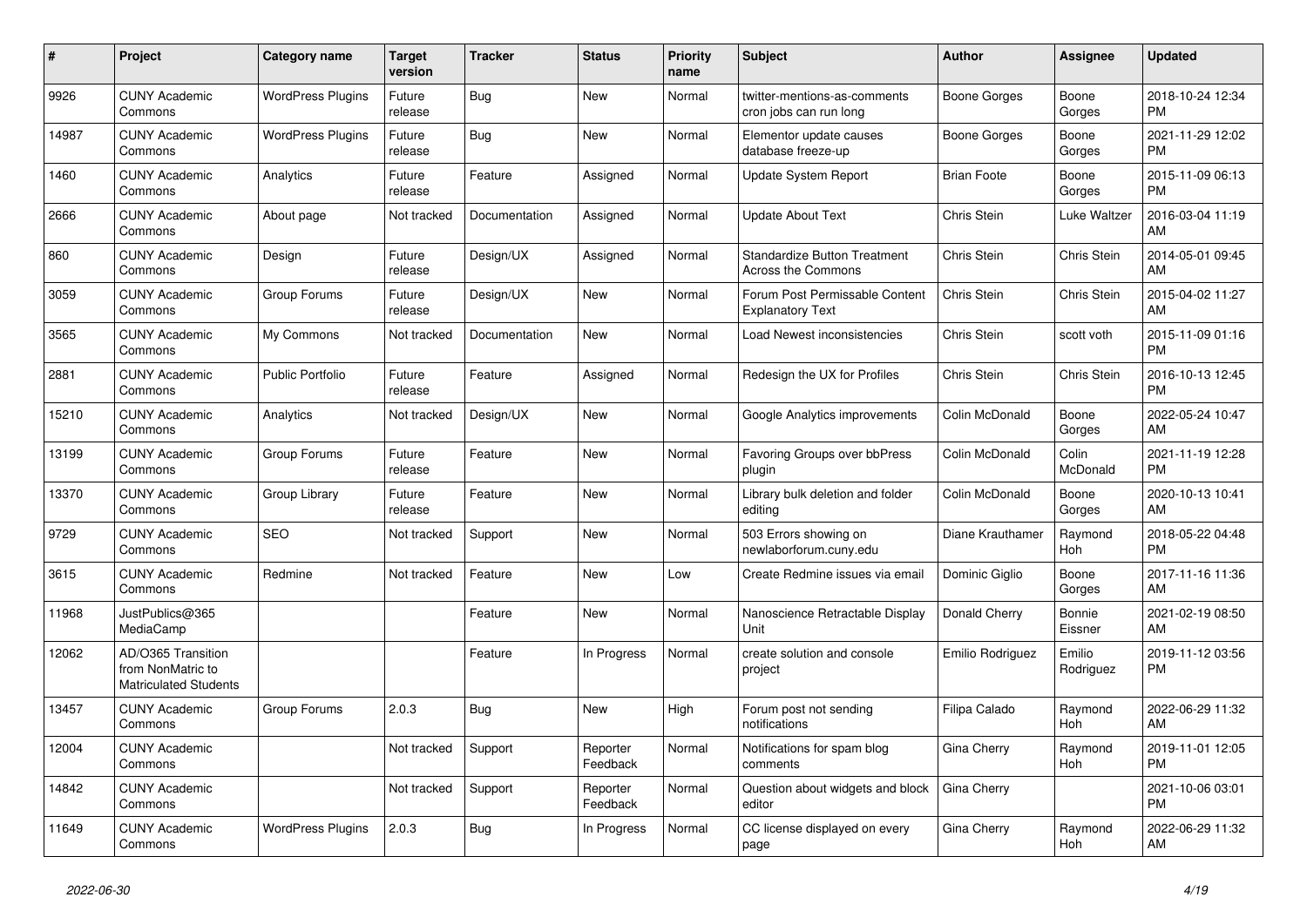| #     | Project                         | Category name            | <b>Target</b><br>version | <b>Tracker</b> | <b>Status</b>        | <b>Priority</b><br>name | <b>Subject</b>                                                               | <b>Author</b> | Assignee            | <b>Updated</b>                |
|-------|---------------------------------|--------------------------|--------------------------|----------------|----------------------|-------------------------|------------------------------------------------------------------------------|---------------|---------------------|-------------------------------|
| 11545 | <b>CUNY Academic</b><br>Commons | <b>WordPress Plugins</b> | Not tracked              | Support        | <b>New</b>           | Normal                  | <b>Twitter searches in WordPress</b>                                         | Gina Cherry   | <b>Matt Gold</b>    | 2019-09-23 01:03<br><b>PM</b> |
| 3473  | <b>CUNY Academic</b><br>Commons | User Experience          | Future<br>release        | Feature        | Assigned             | Normal                  | Commons profile: Add help info<br>about "Positions" replacing "title"        | Keith Miyake  | Samantha<br>Raddatz | 2015-11-09 02:28<br><b>PM</b> |
| 6755  | <b>CUNY Academic</b><br>Commons | WordPress (misc)         | Future<br>release        | Bug            | New                  | Normal                  | Cannot Deactivate Plugin                                                     | Laura Kane    |                     | 2016-11-16 01:12<br><b>PM</b> |
| 11879 | <b>CUNY Academic</b><br>Commons |                          | Not tracked              | <b>Bug</b>     | <b>New</b>           | Normal                  | Hypothesis comments appearing<br>on multiple, different pdfs across<br>blogs | Laurie Hurson | Laurie Hurson       | 2019-09-19 02:39<br>PM        |
| 14936 | <b>CUNY Academic</b><br>Commons |                          |                          | Bug            | <b>New</b>           | Normal                  | Commons websites blocked by<br>SPS campus network                            | Laurie Hurson |                     | 2021-11-03 03:57<br><b>PM</b> |
| 14940 | <b>CUNY Academic</b><br>Commons |                          |                          | <b>Bug</b>     | <b>New</b>           | Normal                  | Discrepancy between Commons<br>profile "sites" and actual # of sites         | Laurie Hurson |                     | 2021-11-08 11:09<br>AM        |
| 15757 | <b>CUNY Academic</b><br>Commons |                          |                          | Bug            | <b>New</b>           | Normal                  | Members # do not match                                                       | Laurie Hurson |                     | 2022-03-30 04:52<br><b>PM</b> |
| 11131 | <b>CUNY Academic</b><br>Commons |                          | Future<br>release        | Feature        | Reporter<br>Feedback | Normal                  | Image Annotation Plugins                                                     | Laurie Hurson |                     | 2019-02-26 11:33<br>AM        |
| 15613 | <b>CUNY Academic</b><br>Commons |                          | 2.0.3                    | Feature        | Reporter<br>Feedback | Normal                  | Adding "Passster" plugin                                                     | Laurie Hurson |                     | 2022-06-29 11:32<br><b>AM</b> |
| 15923 | <b>CUNY Academic</b><br>Commons |                          | Not tracked              | Feature        | Reporter<br>Feedback | Normal                  | <b>Bellows Plugin Adjustments</b>                                            | Laurie Hurson |                     | 2022-04-20 10:10<br>AM        |
| 12328 | <b>CUNY Academic</b><br>Commons |                          | Not tracked              | Support        | New                  | Normal                  | Sign up Code for Non-CUNY<br>Faculty                                         | Laurie Hurson |                     | 2020-01-28 10:25<br>AM        |
| 12484 | <b>CUNY Academic</b><br>Commons |                          | Not tracked              | Support        | Reporter<br>Feedback | Normal                  | Sign up Code for COIL Course<br>starting in March                            | Laurie Hurson | Matt Gold           | 2020-03-02 02:26<br><b>PM</b> |
| 14538 | <b>CUNY Academic</b><br>Commons |                          | Not tracked              | Support        | Reporter<br>Feedback | Normal                  | <b>Weebly To Commons</b>                                                     | Laurie Hurson |                     | 2021-09-14 10:47<br>AM        |
| 15176 | <b>CUNY Academic</b><br>Commons |                          | Not tracked              | Support        | Reporter<br>Feedback | Normal                  | Archiving Q Writing & Old<br>Wordpress Sites on the Commons                  | Laurie Hurson |                     | 2022-02-08 10:28<br>AM        |
| 14475 | <b>CUNY Academic</b><br>Commons |                          | Not tracked              | Publicity      | <b>New</b>           | Normal                  | <b>OER Showcase Page</b>                                                     | Laurie Hurson | Laurie Hurson       | 2021-09-14 10:46<br>AM        |
| 14504 | <b>CUNY Academic</b><br>Commons |                          | Not tracked              | Publicity      | Reporter<br>Feedback | Normal                  | Adding showcases to home page<br>menu                                        | Laurie Hurson | Boone<br>Gorges     | 2022-01-19 03:26<br><b>PM</b> |
| 12438 | <b>CUNY Academic</b><br>Commons | Courses                  | Not tracked              | Bug            | <b>New</b>           | Normal                  | Site appearing twice                                                         | Laurie Hurson | Boone<br>Gorges     | 2020-02-18 01:34<br><b>PM</b> |
| 11789 | <b>CUNY Academic</b><br>Commons | Courses                  | Future<br>release        | Feature        | New                  | Normal                  | Ability to remove item from<br>Courses list                                  | Laurie Hurson | Sonja Leix          | 2019-09-24 12:28<br><b>PM</b> |
| 16199 | <b>CUNY Academic</b><br>Commons | <b>Directories</b>       | 2.0.3                    | <b>Bug</b>     | <b>New</b>           | Normal                  | Removed "Semester" Filter from<br><b>Courses Directory</b>                   | Laurie Hurson | Boone<br>Gorges     | 2022-06-29 11:32<br>AM        |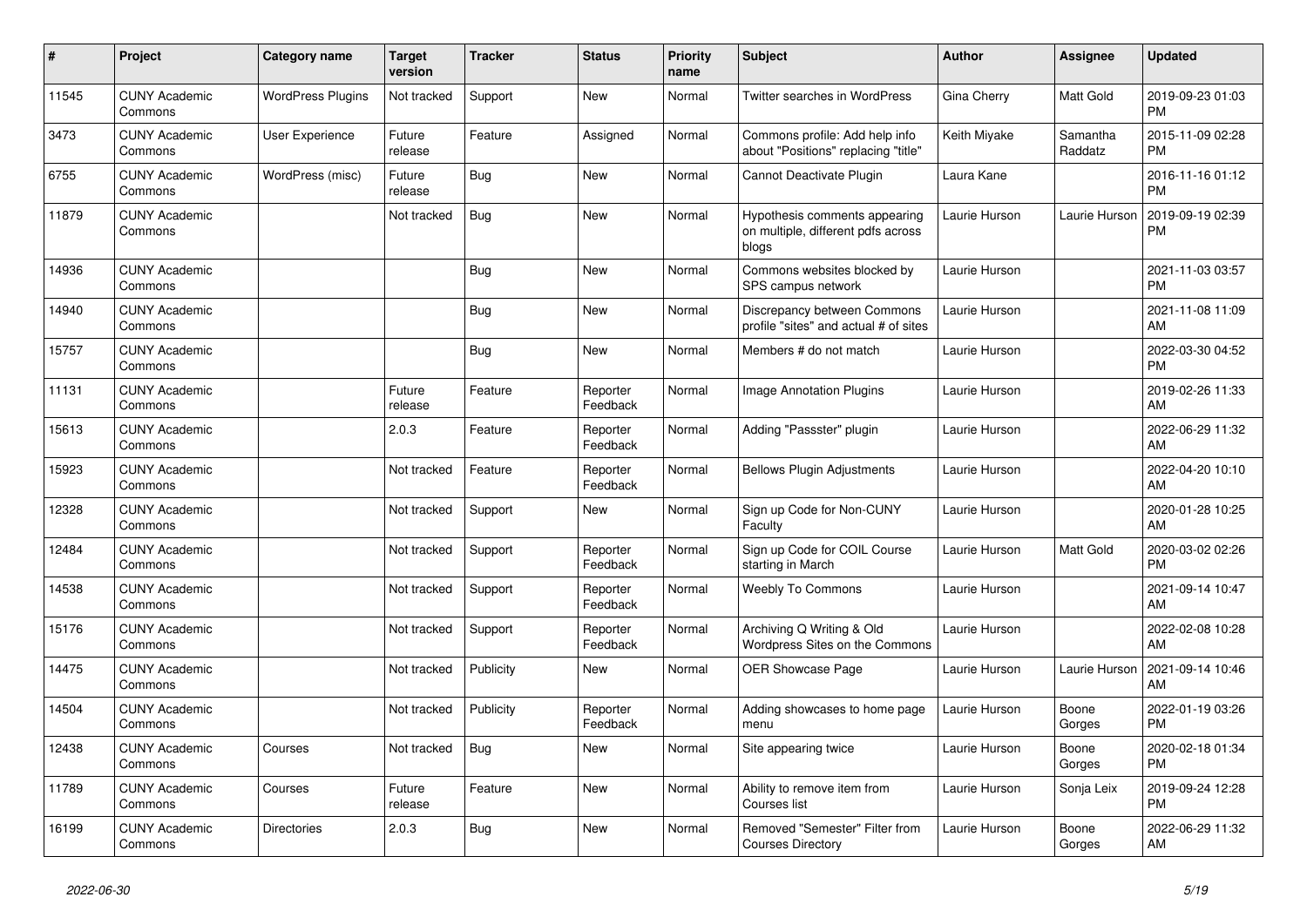| $\#$  | Project                         | <b>Category name</b>      | <b>Target</b><br>version | <b>Tracker</b> | <b>Status</b>        | Priority<br>name | <b>Subject</b>                                              | <b>Author</b> | <b>Assignee</b>     | <b>Updated</b>                |
|-------|---------------------------------|---------------------------|--------------------------|----------------|----------------------|------------------|-------------------------------------------------------------|---------------|---------------------|-------------------------------|
| 13650 | <b>CUNY Academic</b><br>Commons | Group Library             | Future<br>release        | Feature        | <b>New</b>           | Normal           | Forum Attachments in Group<br>Library                       | Laurie Hurson |                     | 2021-11-19 12:30<br><b>PM</b> |
| 12446 | <b>CUNY Academic</b><br>Commons | Groups (misc)             | Future<br>release        | Feature        | Reporter<br>Feedback | Normal           | Toggle default site to group forum<br>posting               | Laurie Hurson | Laurie Hurson       | 2020-03-10 11:57<br>AM        |
| 14787 | <b>CUNY Academic</b><br>Commons | Plugin Packages           | Future<br>release        | Feature        | New                  | Normal           | Creating a "Design" plugin<br>package                       | Laurie Hurson | scott voth          | 2022-04-27 04:56<br><b>PM</b> |
| 11843 | <b>CUNY Academic</b><br>Commons | WordPress (misc)          | Future<br>release        | Design/UX      | <b>New</b>           | Normal           | Tweaking the Gutenberg Editor<br>Interface                  | Laurie Hurson |                     | 2022-04-26 12:00<br><b>PM</b> |
| 9289  | <b>CUNY Academic</b><br>Commons | <b>WordPress Plugins</b>  | Future<br>release        | <b>Bug</b>     | Reporter<br>Feedback | Normal           | Email Users Plugin                                          | Laurie Hurson | Boone<br>Gorges     | 2018-10-24 12:34<br><b>PM</b> |
| 11415 | <b>CUNY Academic</b><br>Commons | <b>WordPress Plugins</b>  | Not tracked              | Bug            | Reporter<br>Feedback | Normal           | Blog Subscriptions in Jetpack                               | Laurie Hurson |                     | 2019-05-14 10:34<br>AM        |
| 12121 | <b>CUNY Academic</b><br>Commons | <b>WordPress Plugins</b>  | 2.0.3                    | Feature        | Reporter<br>Feedback | Normal           | Embedding H5P Iframes on<br><b>Commons Site</b>             | Laurie Hurson | Boone<br>Gorges     | 2022-06-29 11:32<br>AM        |
| 9060  | <b>CUNY Academic</b><br>Commons | Commons In A Box          | Not tracked              | Bug            | Hold                 | Normal           | Problems with CBox image library<br>/ upload                | Lisa Rhody    | Raymond<br>Hoh      | 2018-01-10 03:26<br><b>PM</b> |
| 2612  | <b>CUNY Academic</b><br>Commons |                           | Not tracked              | Publicity      | Assigned             | Normal           | Pinterest site for the Commons                              | local admin   | Sarah<br>Morgano    | 2016-03-04 11:19<br>AM        |
| 2325  | <b>CUNY Academic</b><br>Commons | BuddyPress (misc)         | Future<br>release        | Feature        | Assigned             | Low              | Profile should have separate fields<br>for first/last names | local admin   | Boone<br>Gorges     | 2015-11-09 06:09<br><b>PM</b> |
| 2610  | <b>CUNY Academic</b><br>Commons | Group Invitations         | Future<br>release        | Feature        | Assigned             | Low              | Request: Custom invitation<br>message to group invites      | local admin   | Boone<br>Gorges     | 2015-11-09 06:13<br><b>PM</b> |
| 2175  | <b>CUNY Academic</b><br>Commons | WordPress (misc)          | Not tracked              | Support        | Assigned             | Normal           | Subscibe 2 vs. Jetpack<br>subscription options              | local admin   | Matt Gold           | 2016-01-26 04:58<br><b>PM</b> |
| 6644  | <b>CUNY Academic</b><br>Commons |                           | Not tracked              | Bug            | Reporter<br>Feedback | High             | White Screen at Login Pge                                   | Luke Waltzer  | Raymond<br>Hoh      | 2016-11-21 10:34<br><b>PM</b> |
| 6078  | <b>CUNY Academic</b><br>Commons | <b>Blogs (BuddyPress)</b> | Future<br>release        | Feature        | New                  | Normal           | <b>Explore Adding Network Blog</b><br>Metadata Plugin       | Luke Waltzer  | Luke Waltzer        | 2016-10-11 10:29<br><b>PM</b> |
| 8835  | <b>CUNY Academic</b><br>Commons | <b>Blogs (BuddyPress)</b> | Future<br>release        | Feature        | New                  | Normal           | Extend cuny.is shortlinks to sites                          | Luke Waltzer  | Boone<br>Gorges     | 2022-04-26 11:59<br>AM        |
| 7624  | <b>CUNY Academic</b><br>Commons | BuddyPress (misc)         | Future<br>release        | Design/UX      | New                  | Normal           | <b>BP Notifications</b>                                     | Luke Waltzer  | Paige Dupont        | 2017-02-08 10:43<br><b>PM</b> |
| 6389  | <b>CUNY Academic</b><br>Commons | <b>BuddyPress Docs</b>    | Future<br>release        | Feature        | New                  | Low              | <b>Make Discussion Area Visible</b><br>When Editing a Doc   | Luke Waltzer  | Boone<br>Gorges     | 2016-10-21 04:16<br><b>PM</b> |
| 5317  | <b>CUNY Academic</b><br>Commons | Group Blogs               | Not tracked              | Bug            | Reporter<br>Feedback | Normal           | Notifications of New Post Didn't<br>Come                    | Luke Waltzer  | Samantha<br>Raddatz | 2016-03-21 10:41<br><b>PM</b> |
| 5268  | <b>CUNY Academic</b><br>Commons | Group Forums              | Future<br>release        | <b>Bug</b>     | Assigned             | Normal           | Long-time to post to multiple<br>groups                     | Luke Waltzer  | Daniel Jones        | 2016-09-07 06:31<br><b>PM</b> |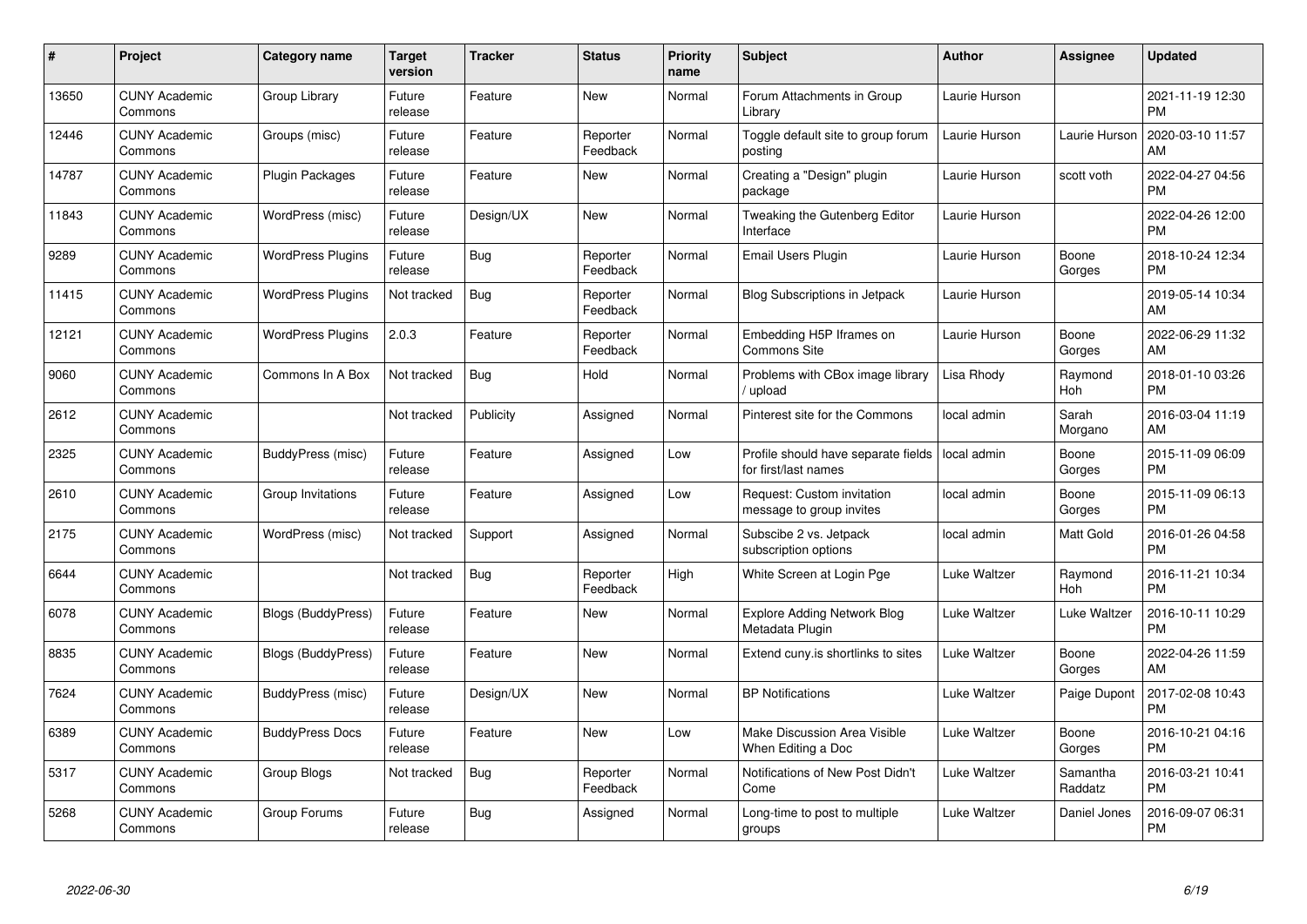| #     | <b>Project</b>                  | Category name            | Target<br>version | <b>Tracker</b> | <b>Status</b>        | <b>Priority</b><br>name | <b>Subject</b>                                                                             | <b>Author</b>   | Assignee            | <b>Updated</b>                |
|-------|---------------------------------|--------------------------|-------------------|----------------|----------------------|-------------------------|--------------------------------------------------------------------------------------------|-----------------|---------------------|-------------------------------|
| 7928  | <b>CUNY Academic</b><br>Commons | Group Forums             | Not tracked       | Bug            | New                  | Normal                  | Duplicate Forum post                                                                       | Luke Waltzer    | Raymond<br>Hoh      | 2017-04-11 09:27<br><b>PM</b> |
| 6392  | <b>CUNY Academic</b><br>Commons | Group Forums             | Future<br>release | Design/UX      | Assigned             | Low                     | Composition/Preview Panes in<br>Forum Posts                                                | Luke Waltzer    | Paige Dupont        | 2016-10-21 04:26<br><b>PM</b> |
| 9895  | <b>CUNY Academic</b><br>Commons | Onboarding               | Future<br>release | Feature        | Assigned             | Normal                  | Add "Accept Invitation"<br>link/button/function to Group<br>and/or Site invitation emails? | Luke Waltzer    | Boone<br>Gorges     | 2018-06-07 12:42<br><b>PM</b> |
| 5225  | <b>CUNY Academic</b><br>Commons | Registration             | Future<br>release | Feature        | Assigned             | Normal                  | On-boarding Issues                                                                         | Luke Waltzer    | Samantha<br>Raddatz | 2016-02-12 02:58<br><b>PM</b> |
| 13430 | <b>CUNY Academic</b><br>Commons | Reply By Email           | Not tracked       | <b>Bug</b>     | New                  | Normal                  | Delay in RBE                                                                               | Luke Waltzer    | Raymond<br>Hoh      | 2020-10-13 11:16<br>AM        |
| 7981  | <b>CUNY Academic</b><br>Commons | Social Paper             | Future<br>release | <b>Bug</b>     | <b>New</b>           | Normal                  | Social Paper comments should<br>not go to spam                                             | Luke Waltzer    | Boone<br>Gorges     | 2018-04-16 03:52<br><b>PM</b> |
| 6356  | <b>CUNY Academic</b><br>Commons | <b>WordPress Plugins</b> | Future<br>release | <b>Bug</b>     | Reporter<br>Feedback | Low                     | Should Subscribe2 be<br>deprecated?                                                        | Luke Waltzer    |                     | 2017-03-20 12:20<br><b>PM</b> |
| 9211  | <b>CUNY Academic</b><br>Commons | <b>WordPress Plugins</b> | Future<br>release | Support        | Reporter<br>Feedback | Normal                  | Auto-Role Setting in Forum Plugin<br>Causing Some Confusion                                | Luke Waltzer    | Boone<br>Gorges     | 2018-03-13 11:44<br>AM        |
| 7828  | <b>CUNY Academic</b><br>Commons |                          | Not tracked       | Feature        | Assigned             | Normal                  | Theme Assessment 2017                                                                      | Margaret Galvan | Margaret<br>Galvan  | 2017-05-02 10:41<br><b>PM</b> |
| 8078  | <b>CUNY Academic</b><br>Commons | <b>WordPress Plugins</b> | Future<br>release | System Upgrade | Assigned             | Normal                  | <b>CommentPress Updates</b>                                                                | Margaret Galvan | Christian<br>Wach   | 2017-05-08 03:49<br><b>PM</b> |
| 8211  | <b>CUNY Academic</b><br>Commons | <b>WordPress Themes</b>  | Future<br>release | Feature        | New                  | Normal                  | Theme Suggestions: Material<br>Design-Inspired Themes                                      | Margaret Galvan | Margaret<br>Galvan  | 2017-08-07 02:48<br><b>PM</b> |
| 13912 | <b>CUNY Academic</b><br>Commons |                          | Not tracked       | Feature        | Hold                 | Low                     | posting "missed schedule"                                                                  | Marilyn Weber   |                     | 2021-02-23 10:46<br>AM        |
| 8607  | <b>CUNY Academic</b><br>Commons |                          | Not tracked       | Support        | <b>New</b>           | Normal                  | Paypal?                                                                                    | Marilyn Weber   | Matt Gold           | 2018-05-15 01:37<br><b>PM</b> |
| 9207  | <b>CUNY Academic</b><br>Commons |                          | Future<br>release | Support        | Reporter<br>Feedback | Normal                  | display dashboards made in<br>Tableau?                                                     | Marilyn Weber   | Boone<br>Gorges     | 2018-04-10 10:42<br>AM        |
| 10657 | <b>CUNY Academic</b><br>Commons |                          | Not tracked       | Support        | Reporter<br>Feedback | Normal                  | child theme problems                                                                       | Marilyn Weber   |                     | 2018-11-08 01:19<br><b>PM</b> |
| 11149 | <b>CUNY Academic</b><br>Commons |                          | Not tracked       | Support        | Reporter<br>Feedback | Normal                  | comments getting blocked                                                                   | Marilyn Weber   | Raymond<br>Hoh      | 2019-03-26 11:40<br>AM        |
| 11509 | <b>CUNY Academic</b><br>Commons |                          | Not tracked       | Support        | Reporter<br>Feedback | Normal                  | deleted Page causing a Menu<br>problem?                                                    | Marilyn Weber   |                     | 2019-06-04 09:54<br>AM        |
| 11519 | <b>CUNY Academic</b><br>Commons |                          | Not tracked       | Support        | Assigned             | Normal                  | comment option not appearing                                                               | Marilyn Weber   |                     | 2019-09-24 10:28<br>AM        |
| 11771 | <b>CUNY Academic</b><br>Commons |                          | Not tracked       | Support        | Reporter<br>Feedback | Normal                  | post displays in sections                                                                  | Marilyn Weber   |                     | 2019-08-20 10:34<br>AM        |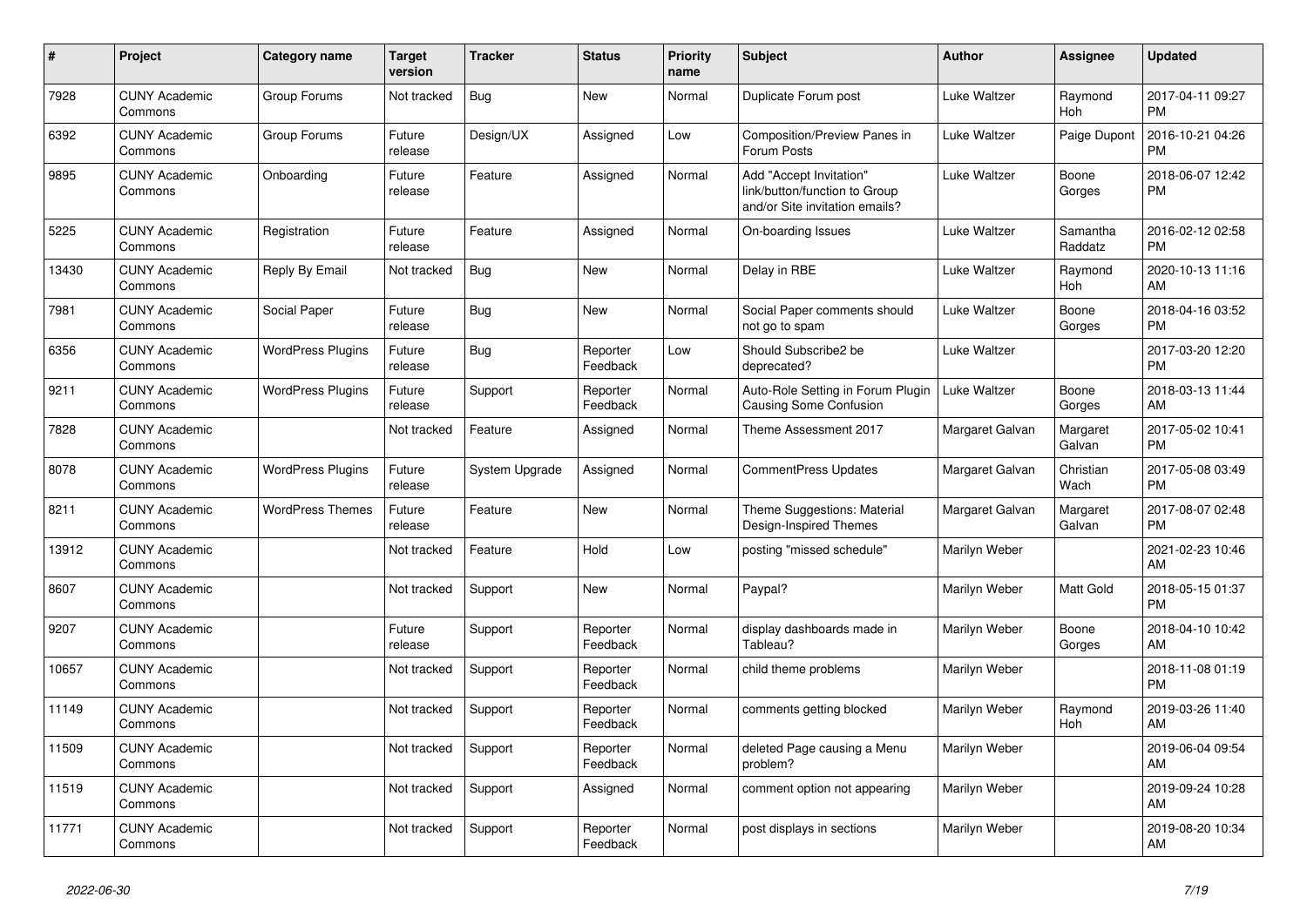| #     | Project                         | <b>Category name</b> | <b>Target</b><br>version | <b>Tracker</b> | <b>Status</b>        | <b>Priority</b><br>name | <b>Subject</b>                                                    | <b>Author</b> | Assignee       | <b>Updated</b>                |
|-------|---------------------------------|----------------------|--------------------------|----------------|----------------------|-------------------------|-------------------------------------------------------------------|---------------|----------------|-------------------------------|
| 11787 | <b>CUNY Academic</b><br>Commons |                      | Not tracked              | Support        | Reporter<br>Feedback | Normal                  | automated comments notifications<br>on ZenDesk                    | Marilyn Weber |                | 2019-08-26 06:18<br><b>PM</b> |
| 11848 | <b>CUNY Academic</b><br>Commons |                      | Not tracked              | Support        | Hold                 | Normal                  | a Dean of Faculty wants to share<br>a large file                  | Marilyn Weber |                | 2019-09-24 08:44<br>AM        |
| 12352 | <b>CUNY Academic</b><br>Commons |                      | Not tracked              | Support        | <b>New</b>           | Normal                  | "posts list" page builder block<br>option                         | Marilyn Weber |                | 2020-02-03 01:29<br><b>PM</b> |
| 13034 | <b>CUNY Academic</b><br>Commons |                      | Not tracked              | Support        | Reporter<br>Feedback | Normal                  | a site is asking people to join the<br>Commons to get a download  | Marilyn Weber |                | 2020-07-12 07:23<br>AM        |
| 13255 | <b>CUNY Academic</b><br>Commons |                      | Not tracked              | Support        | Reporter<br>Feedback | Normal                  | Accessibility problems                                            | Marilyn Weber |                | 2020-09-01 05:48<br><b>PM</b> |
| 13286 | <b>CUNY Academic</b><br>Commons |                      | Not tracked              | Support        | <b>New</b>           | Normal                  | problem connecting with<br><b>WordPress app</b>                   | Marilyn Weber | Raymond<br>Hoh | 2020-09-08 11:16<br>AM        |
| 14398 | <b>CUNY Academic</b><br>Commons |                      | Not tracked              | Support        | Reporter<br>Feedback | Normal                  | Events plug-in notification problem                               | Marilyn Weber |                | 2021-05-11 11:21<br>AM        |
| 14784 | <b>CUNY Academic</b><br>Commons |                      |                          | Support        | Reporter<br>Feedback | Normal                  | User report of logo problem when<br>using Customizer theme        | Marilyn Weber |                | 2021-09-17 10:25<br>AM        |
| 14900 | <b>CUNY Academic</b><br>Commons |                      | Not tracked              | Support        | Reporter<br>Feedback | Normal                  | previous theme?                                                   | Marilyn Weber |                | 2021-10-25 10:31<br>AM        |
| 15045 | <b>CUNY Academic</b><br>Commons |                      |                          | Support        | <b>New</b>           | Normal                  | no result for KCeL in the search<br>box on the commons            | Marilyn Weber |                | 2021-12-10 11:29<br>AM        |
| 15169 | <b>CUNY Academic</b><br>Commons |                      | 2.0.3                    | Support        | Reporter<br>Feedback | Normal                  | new Prelude website zipfiles for<br>custom theme and other files. | Marilyn Weber |                | 2022-06-29 11:32<br>AM        |
| 15260 | <b>CUNY Academic</b><br>Commons |                      |                          | Support        | Reporter<br>Feedback | Normal                  | Diacritical markings   European<br><b>Stages</b>                  | Marilyn Weber |                | 2022-02-04 08:16<br>AM        |
| 15370 | <b>CUNY Academic</b><br>Commons |                      |                          | Support        | Reporter<br>Feedback | Normal                  | All-in-One Event Calendar?                                        | Marilyn Weber |                | 2022-02-17 11:03<br>AM        |
| 15565 | <b>CUNY Academic</b><br>Commons |                      |                          | Support        | <b>New</b>           | Normal                  | Events - send updates to an email<br>listserv                     | Marilyn Weber |                | 2022-03-10 01:06<br><b>PM</b> |
| 15655 | <b>CUNY Academic</b><br>Commons |                      | 2.0.3                    | Support        | Reporter<br>Feedback | Normal                  | Event Aggregator plugin?                                          | Marilyn Weber |                | 2022-06-29 11:32<br>AM        |
| 15685 | <b>CUNY Academic</b><br>Commons |                      |                          | Support        | <b>New</b>           | High                    | problem with chrome?                                              | Marilyn Weber |                | 2022-04-25 03:40<br><b>PM</b> |
| 15816 | <b>CUNY Academic</b><br>Commons |                      | Not tracked              | Support        | New                  | Normal                  | slow loading at SPS                                               | Marilyn Weber |                | 2022-04-05 01:26<br><b>PM</b> |
| 16099 | <b>CUNY Academic</b><br>Commons |                      |                          | Support        | Reporter<br>Feedback | Normal                  | request for Newsletter Glue                                       | Marilyn Weber |                | 2022-05-13 12:14<br><b>PM</b> |
| 16110 | <b>CUNY Academic</b><br>Commons |                      |                          | Support        | Reporter<br>Feedback | Normal                  | remove Creative Commons<br>license from pages?                    | Marilyn Weber | Raymond<br>Hoh | 2022-05-17 06:11<br><b>PM</b> |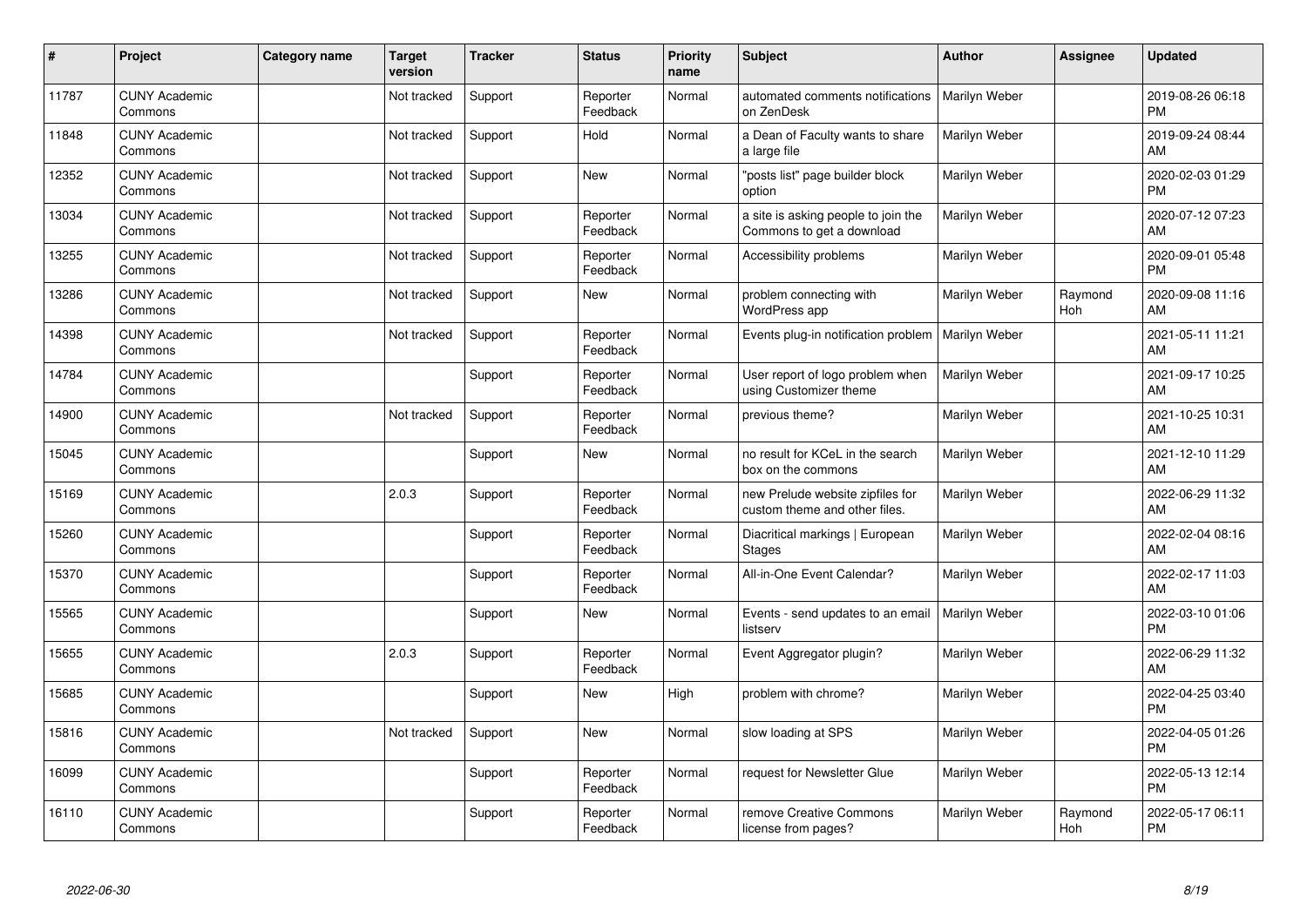| $\pmb{\#}$ | Project                         | <b>Category name</b>       | <b>Target</b><br>version | <b>Tracker</b> | <b>Status</b>        | <b>Priority</b><br>name | <b>Subject</b>                                                                                                                                        | <b>Author</b> | <b>Assignee</b>     | <b>Updated</b>                |
|------------|---------------------------------|----------------------------|--------------------------|----------------|----------------------|-------------------------|-------------------------------------------------------------------------------------------------------------------------------------------------------|---------------|---------------------|-------------------------------|
| 12350      | <b>CUNY Academic</b><br>Commons | <b>Blogs (BuddyPress)</b>  | Not tracked              | Support        | Reporter<br>Feedback | Normal                  | URL creation problem                                                                                                                                  | Marilyn Weber |                     | 2020-02-03 11:27<br>AM        |
| 11971      | <b>CUNY Academic</b><br>Commons | <b>Email Notifications</b> | Future<br>release        | Bug            | Reporter<br>Feedback | Low                     | Pictures obscured in emailed post<br>notifications                                                                                                    | Marilyn Weber | Raymond<br>Hoh      | 2019-11-21 01:14<br><b>PM</b> |
| 5992       | <b>CUNY Academic</b><br>Commons | <b>Email Notifications</b> | Future<br>release        | Feature        | New                  | Normal                  | Changing the From line of<br>autogenerated blog emails                                                                                                | Marilyn Weber |                     | 2018-09-27 05:19<br><b>PM</b> |
| 9835       | <b>CUNY Academic</b><br>Commons | Group Forums               | Future<br>release        | Bug            | Assigned             | Normal                  | add a "like" function?                                                                                                                                | Marilyn Weber | <b>Erik Trainer</b> | 2018-06-05 01:49<br><b>PM</b> |
| 13328      | <b>CUNY Academic</b><br>Commons | Group Forums               | Not tracked              | Bug            | Reporter<br>Feedback | Normal                  | cross-posting in two related<br>groups                                                                                                                | Marilyn Weber | Raymond<br>Hoh      | 2020-09-15 10:39<br><b>PM</b> |
| 12382      | <b>CUNY Academic</b><br>Commons | Membership                 | Not tracked              | Support        | <b>New</b>           | Normal                  | Email request change                                                                                                                                  | Marilyn Weber | Marilyn<br>Weber    | 2020-02-06 12:56<br><b>PM</b> |
| 10273      | <b>CUNY Academic</b><br>Commons | Registration               | Not tracked              | Support        | Reporter<br>Feedback | Normal                  | users combining CF and campus<br>address                                                                                                              | Marilyn Weber |                     | 2019-09-18 10:58<br>AM        |
| 5282       | <b>CUNY Academic</b><br>Commons | Social Paper               | Future<br>release        | Bug            | New                  | Normal                  | Replying via email directs to paper<br>but not individual comment.                                                                                    | Marilyn Weber | Raymond<br>Hoh      | 2016-03-02 01:48<br><b>PM</b> |
| 5050       | <b>CUNY Academic</b><br>Commons | Social Paper               | Future<br>release        | Feature        | New                  | Low                     | Making comments visible in SP<br>editing mode (SP suggestion #1)                                                                                      | Marilyn Weber | Samantha<br>Raddatz | 2019-09-17 11:10<br><b>PM</b> |
| 5052       | <b>CUNY Academic</b><br>Commons | Social Paper               | Future<br>release        | Feature        | <b>New</b>           | Low                     | Sentence by sentence or line by<br>line comments (SP suggestion #3)                                                                                   | Marilyn Weber | Boone<br>Gorges     | 2016-02-11 10:24<br><b>PM</b> |
| 5053       | <b>CUNY Academic</b><br>Commons | Social Paper               | Future<br>release        | Feature        | New                  | Low                     | Scrollable menu to add readers<br>(SP suggestion #4)                                                                                                  | Marilyn Weber | Samantha<br>Raddatz | 2016-04-21 05:21<br><b>PM</b> |
| 5058       | <b>CUNY Academic</b><br>Commons | Social Paper               | Future<br>release        | Feature        | New                  | Low                     | Can there be a clearer signal that<br>even when comments have<br>already been made you add<br>comments by clicking on the side?<br>(SP suggestion #5) | Marilyn Weber | Samantha<br>Raddatz | 2016-02-11 10:24<br><b>PM</b> |
| 5199       | <b>CUNY Academic</b><br>Commons | Social Paper               | Future<br>release        | Feature        | New                  | Normal                  | add tables to the SP editor                                                                                                                           | Marilyn Weber |                     | 2016-10-24 11:27<br>AM        |
| 5205       | <b>CUNY Academic</b><br>Commons | Social Paper               | Future<br>release        | Feature        | New                  | Normal                  | Social Paper folders                                                                                                                                  | Marilyn Weber |                     | 2016-02-11 10:24<br><b>PM</b> |
| 5397       | <b>CUNY Academic</b><br>Commons | Social Paper               | Future<br>release        | Feature        | New                  | Normal                  | frustrating to have to<br>enable/disable in SP                                                                                                        | Marilyn Weber | Samantha<br>Raddatz | 2016-04-20 03:39<br><b>PM</b> |
| 13975      | <b>CUNY Academic</b><br>Commons | Social Paper               | Not tracked              | Support        | Reporter<br>Feedback | Normal                  | can't approve comments on Social<br>Paper paper                                                                                                       | Marilyn Weber |                     | 2021-02-12 09:33<br>AM        |
| 14074      | <b>CUNY Academic</b><br>Commons | WordPress (misc)           | Not tracked              | Support        | Reporter<br>Feedback | Normal                  | page password protection problem   Marilyn Weber                                                                                                      |               |                     | 2021-03-02 11:03<br>AM        |
| 12741      | <b>CUNY Academic</b><br>Commons | <b>WordPress Plugins</b>   | Not tracked              | Support        | Reporter<br>Feedback | Normal                  | Tableau Public Viz Block                                                                                                                              | Marilyn Weber | Raymond<br>Hoh      | 2020-05-12 11:00<br>AM        |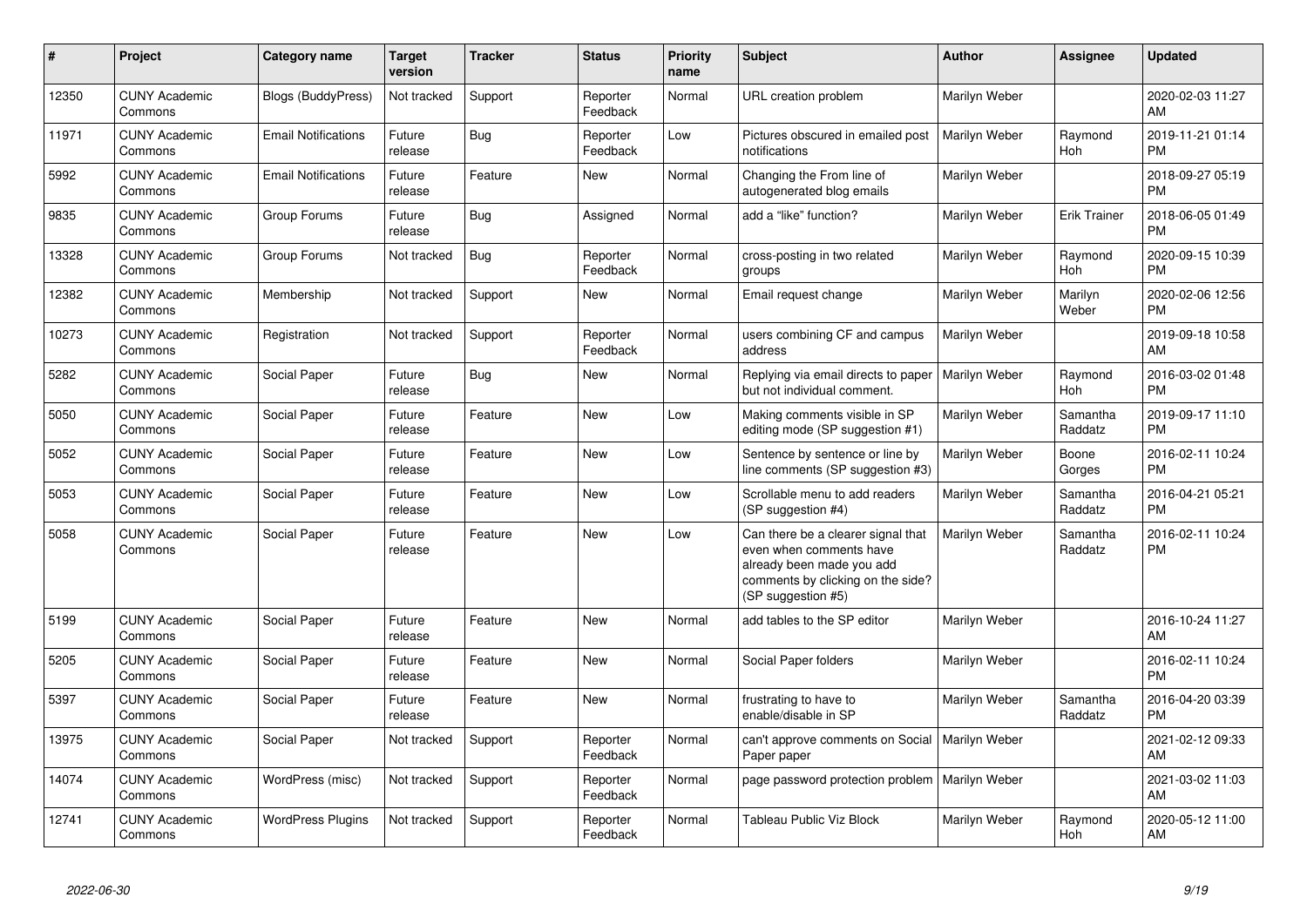| ∦     | Project                         | <b>Category name</b>     | <b>Target</b><br>version | <b>Tracker</b> | <b>Status</b>        | <b>Priority</b><br>name | <b>Subject</b>                                                                                | Author             | Assignee            | <b>Updated</b>                |
|-------|---------------------------------|--------------------------|--------------------------|----------------|----------------------|-------------------------|-----------------------------------------------------------------------------------------------|--------------------|---------------------|-------------------------------|
| 12360 | <b>CUNY Academic</b><br>Commons | <b>WordPress Themes</b>  | Not tracked              | <b>Bug</b>     | Reporter<br>Feedback | Normal                  | site just says "DANTE We are<br>currently in maintenance mode,<br>please check back shortly." | Marilyn Weber      |                     | 2020-02-04 12:13<br><b>PM</b> |
| 14911 | <b>CUNY Academic</b><br>Commons | <b>WordPress Themes</b>  | Not tracked              | Support        | <b>New</b>           | Normal                  | Twentytwentyone theme                                                                         | Marilyn Weber      |                     | 2021-10-28 10:37<br>AM        |
| 2576  | NYCDH Community<br>Site         |                          |                          | <b>Bug</b>     | Hold                 | Low                     | Test Next Button in Javascript<br><b>Tutorial Under Activities</b>                            | <b>Mark Newton</b> | Alex Gil            | 2013-05-18 02:55<br><b>PM</b> |
| 2571  | <b>NYCDH Community</b><br>Site  |                          |                          | Feature        | Assigned             | Normal                  | Add Google custom search box to<br>homepage                                                   | Mark Newton        | Raymond<br>Hoh      | 2013-05-18 07:49<br><b>PM</b> |
| 2573  | <b>NYCDH Community</b><br>Site  |                          |                          | Feature        | Reporter<br>Feedback | Normal                  | Add dh nyc twitter list feed to site                                                          | <b>Mark Newton</b> | Matt Gold           | 2013-05-16 11:42<br><b>PM</b> |
| 2574  | <b>NYCDH Community</b><br>Site  |                          |                          | Feature        | Assigned             | Normal                  | Add Way to Upload Files to<br>Groups                                                          | <b>Mark Newton</b> | Raymond<br>Hoh      | 2013-05-18 07:46<br><b>PM</b> |
| 2577  | <b>NYCDH Community</b><br>Site  |                          |                          | Feature        | Assigned             | Low                     | Investigate Potential to Add Links<br>to the Forum                                            | Mark Newton        | Alex Gil            | 2013-05-16 09:40<br><b>PM</b> |
| 10262 | <b>CUNY Academic</b><br>Commons |                          | Not tracked              | <b>Bug</b>     | Reporter<br>Feedback | Normal                  | Newsletter Plugin: Broken Image<br>at Bottom of All Newsletters                               | Mark Webb          | Raymond<br>Hoh      | 2018-08-30 05:17<br><b>PM</b> |
| 10678 | <b>CUNY Academic</b><br>Commons |                          | Not tracked              | Bug            | Reporter<br>Feedback | High                    | Newsletter Plugin Not Sending<br><b>Out Newsletters</b>                                       | Mark Webb          | Boone<br>Gorges     | 2019-09-16 09:38<br><b>PM</b> |
| 11120 | <b>CUNY Academic</b><br>Commons | <b>WordPress Plugins</b> | Not tracked              | Bug            | Reporter<br>Feedback | Normal                  | Events Manager Events Not<br>Showing Up                                                       | Mark Webb          |                     | 2019-02-27 04:10<br><b>PM</b> |
| 10769 | <b>CUNY Academic</b><br>Commons | <b>WordPress Themes</b>  | Not tracked              | <b>Bug</b>     | Reporter<br>Feedback | Normal                  | 2011 Theme Sidebar                                                                            | Mark Webb          |                     | 2018-12-04 04:09<br><b>PM</b> |
| 13949 | <b>CUNY Academic</b><br>Commons |                          | Not tracked              | <b>Bug</b>     | <b>New</b>           | Normal                  | Continued debugging of runaway<br>MySQL connections                                           | <b>Matt Gold</b>   | Boone<br>Gorges     | 2021-09-14 10:42<br>AM        |
| 16307 | <b>CUNY Academic</b><br>Commons |                          |                          | <b>Bug</b>     | <b>New</b>           | Normal                  | Add brief messaging to<br>accept/decline group membership<br>requests                         | <b>Matt Gold</b>   | Boone<br>Gorges     | 2022-06-27 06:13<br><b>PM</b> |
| 2618  | <b>NYCDH Community</b><br>Site  |                          |                          | Bug            | Assigned             | Low                     | Mark blogs as spam when created<br>by users marked as spam                                    | <b>Matt Gold</b>   | Boone<br>Gorges     | 2013-06-09 11:38<br><b>PM</b> |
| 8992  | <b>NYCDH Community</b><br>Site  |                          |                          | <b>Bug</b>     | Assigned             | Normal                  | Multiple RBE error reports                                                                    | <b>Matt Gold</b>   | Raymond<br>Hoh      | 2017-12-11 05:43<br><b>PM</b> |
| 8837  | <b>CUNY Academic</b><br>Commons |                          | Not tracked              | Feature        | Assigned             | Normal                  | Create a form to request info from<br>people requesting premium<br>themes and plugins         | <b>Matt Gold</b>   | Marilyn<br>Weber    | 2017-11-14 03:35<br><b>PM</b> |
| 4235  | <b>CUNY Academic</b><br>Commons |                          | Not tracked              | Design/UX      | Assigned             | Normal                  | Explore user experience around<br>comments on forum topics vs docs                            | <b>Matt Gold</b>   | Samantha<br>Raddatz | 2015-07-21 10:23<br>AM        |
| 8900  | <b>CUNY Academic</b><br>Commons | Accessibility            | Future<br>release        | Feature        | Assigned             | Normal                  | Look into tools to enforce<br>accessibility in WP environment                                 | <b>Matt Gold</b>   | Boone<br>Gorges     | 2022-04-26 11:59<br>AM        |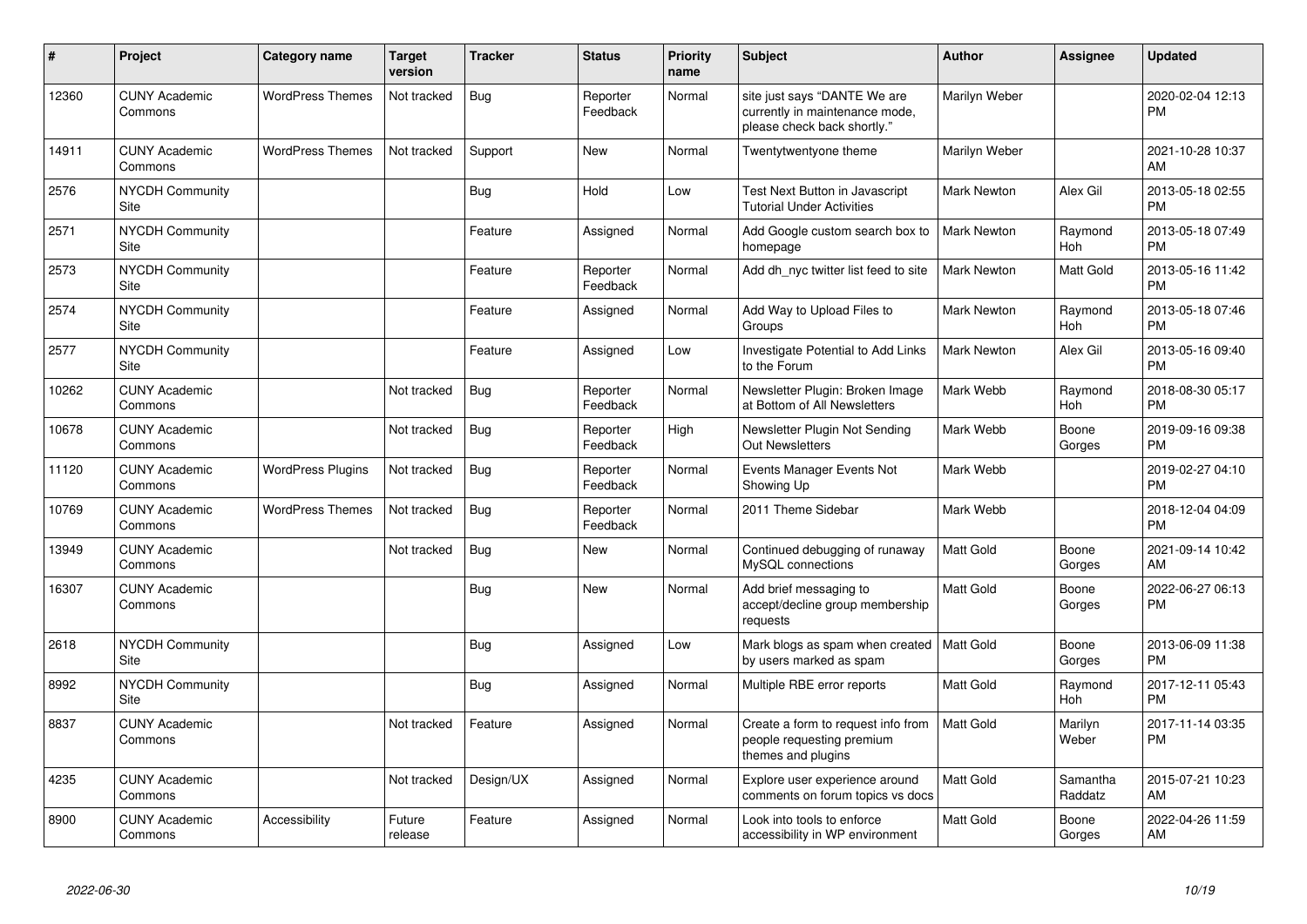| #     | Project                         | <b>Category name</b>       | <b>Target</b><br>version | <b>Tracker</b> | <b>Status</b>        | Priority<br>name | <b>Subject</b>                                                                | Author           | <b>Assignee</b>     | <b>Updated</b>                |
|-------|---------------------------------|----------------------------|--------------------------|----------------|----------------------|------------------|-------------------------------------------------------------------------------|------------------|---------------------|-------------------------------|
| 8901  | <b>CUNY Academic</b><br>Commons | Accessibility              | Future<br>release        | Feature        | Assigned             | Normal           | Theme analysis for accessibility                                              | <b>Matt Gold</b> | Boone<br>Gorges     | 2022-04-26 11:59<br>AM        |
| 5581  | <b>CUNY Academic</b><br>Commons | Analytics                  | Future<br>release        | Feature        | Assigned             | Normal           | Explore alternatives to Google<br>Analytics                                   | <b>Matt Gold</b> | Valerie<br>Townsend | 2020-04-17 03:12<br><b>PM</b> |
| 4070  | <b>CUNY Academic</b><br>Commons | Analytics                  | Not tracked              | Support        | Assigned             | Normal           | Request for JITP site analytics                                               | Matt Gold        | Seth Persons        | 2016-02-23 03:09<br><b>PM</b> |
| 5691  | <b>CUNY Academic</b><br>Commons | Blogs (BuddyPress)         | Future<br>release        | Bug            | Assigned             | High             | Differing numbers on Sites display                                            | <b>Matt Gold</b> | Raymond<br>Hoh      | 2016-06-13 01:37<br><b>PM</b> |
| 8836  | <b>CUNY Academic</b><br>Commons | Blogs (BuddyPress)         | Future<br>release        | Feature        | Assigned             | Normal           | Redesign site launch process                                                  | <b>Matt Gold</b> | Boone<br>Gorges     | 2019-10-03 02:49<br><b>PM</b> |
| 310   | <b>CUNY Academic</b><br>Commons | BuddyPress (misc)          | Future<br>release        | Feature        | Assigned             | Low              | <b>Friend Request Email</b>                                                   | Matt Gold        | Samantha<br>Raddatz | 2015-11-09 05:08<br><b>PM</b> |
| 377   | <b>CUNY Academic</b><br>Commons | BuddyPress (misc)          | Future<br>release        | Feature        | Assigned             | Normal           | Like buttons                                                                  | Matt Gold        | Boone<br>Gorges     | 2010-11-16 05:13<br><b>PM</b> |
| 435   | <b>CUNY Academic</b><br>Commons | BuddyPress (misc)          | Future<br>release        | Feature        | Assigned             | Normal           | Include Avatar Images in Forum<br>Post Notification Emails                    | <b>Matt Gold</b> | Boone<br>Gorges     | 2010-12-08 12:40<br><b>PM</b> |
| 500   | <b>CUNY Academic</b><br>Commons | <b>BuddyPress (misc)</b>   | Future<br>release        | Feature        | Assigned             | Normal           | <b>Export Group Data</b>                                                      | <b>Matt Gold</b> | Boone<br>Gorges     | 2010-12-19 12:09<br><b>PM</b> |
| 554   | CUNY Academic<br>Commons        | BuddyPress (misc)          | Future<br>release        | Feature        | Assigned             | Normal           | Add Trackback notifications to<br>site-wide activity feed                     | Matt Gold        | Boone<br>Gorges     | 2015-11-09 06:19<br><b>PM</b> |
| 599   | <b>CUNY Academic</b><br>Commons | BuddyPress (misc)          | Future<br>release        | Feature        | Assigned             | Normal           | Consider adding rating plugins for<br><b>BuddyPress/BBPress</b>               | <b>Matt Gold</b> | Boone<br>Gorges     | 2011-08-22 06:50<br><b>PM</b> |
| 635   | CUNY Academic<br>Commons        | BuddyPress (misc)          | Future<br>release        | Feature        | Assigned             | Normal           | Big Blue Button -<br>Videoconferencing in Groups and<br>Blogs                 | Matt Gold        | Boone<br>Gorges     | 2011-03-14 03:24<br><b>PM</b> |
| 2523  | <b>CUNY Academic</b><br>Commons | <b>BuddyPress Docs</b>     | Future<br>release        | Feature        | Assigned             | Normal           | Allow Users to Upload Images to<br><b>BP</b> Docs                             | <b>Matt Gold</b> | Boone<br>Gorges     | 2015-11-09 06:14<br><b>PM</b> |
| 4027  | <b>CUNY Academic</b><br>Commons | Commons In A Box           | Not tracked              | Design/UX      | Assigned             | Normal           | Usability review of CBOX update<br>procedures                                 | <b>Matt Gold</b> | Samantha<br>Raddatz | 2015-05-11 06:36<br><b>PM</b> |
| 8902  | <b>CUNY Academic</b><br>Commons | Design                     | Not tracked              | Feature        | Assigned             | Normal           | Report back on research on<br><b>BuddyPress themes</b>                        | Matt Gold        | Michael Smith       | 2017-11-10 12:31<br><b>PM</b> |
| 3524  | <b>CUNY Academic</b><br>Commons | Documentation              | Not tracked              | Documentation  | Assigned             | Normal           | Post describing all you can do<br>when starting up a new blog/group           | <b>Matt Gold</b> | scott voth          | 2014-10-04 12:56<br><b>PM</b> |
| 9979  | <b>CUNY Academic</b><br>Commons | <b>Email Notifications</b> | Not tracked              | Bug            | Reporter<br>Feedback | Normal           | Reports of slow email activation<br>emails                                    | Matt Gold        | Boone<br>Gorges     | 2018-08-29 09:40<br><b>PM</b> |
| 333   | <b>CUNY Academic</b><br>Commons | <b>Email Notifications</b> | Future<br>release        | Feature        | Assigned             | Low              | Delay Forum Notification Email<br>Delivery Until After Editing Period<br>Ends | Matt Gold        | Raymond<br>Hoh      | 2015-11-09 06:01<br><b>PM</b> |
| 15604 | <b>CUNY Academic</b><br>Commons | <b>Email Notifications</b> | Future<br>release        | Feature        | Assigned             | Normal           | Restructure Commons Group<br><b>Digest Email Messages</b>                     | Matt Gold        | Boone<br>Gorges     | 2022-05-26 10:45<br>AM        |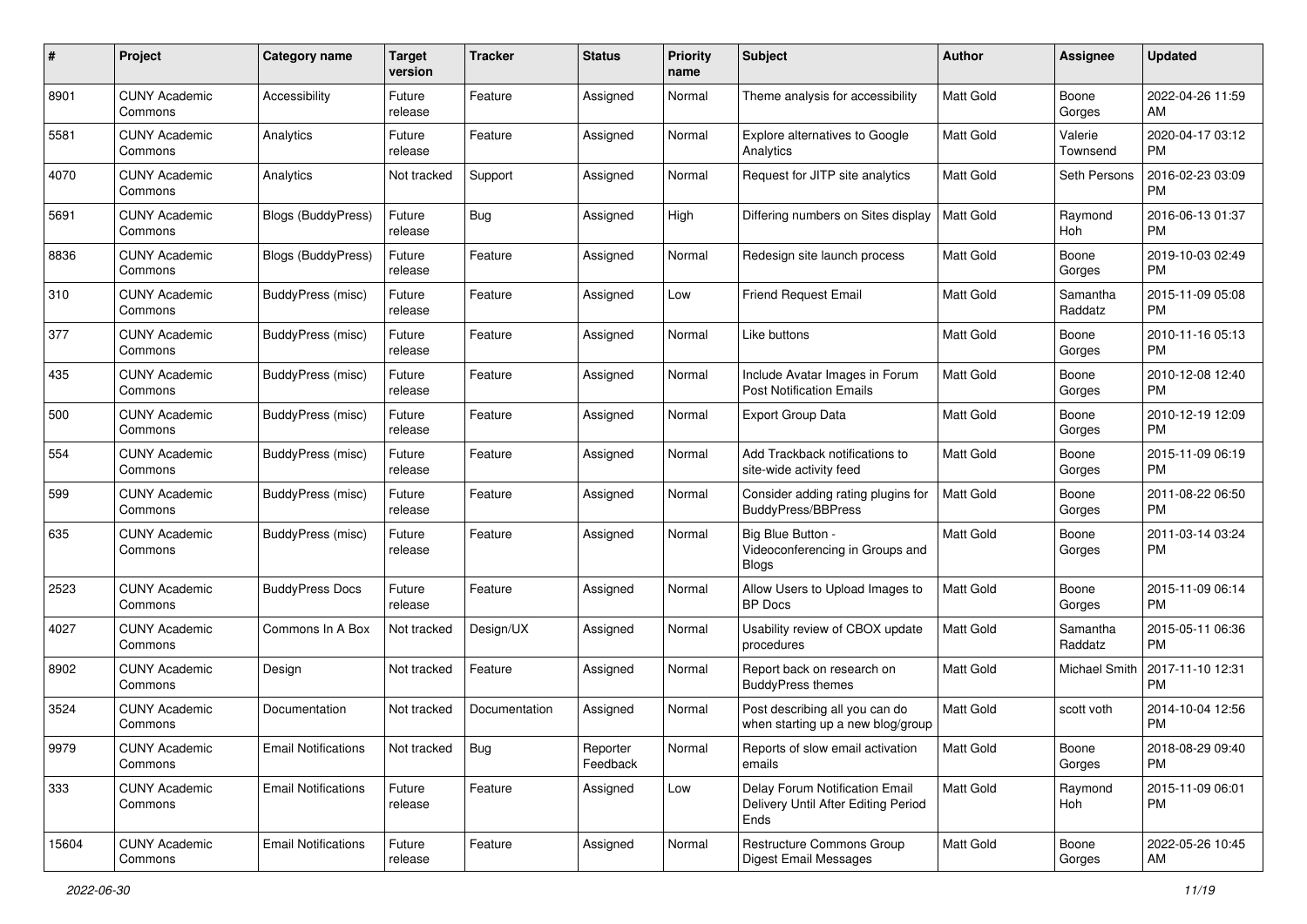| #     | <b>Project</b>                  | Category name      | <b>Target</b><br>version | <b>Tracker</b> | <b>Status</b>        | <b>Priority</b><br>name | <b>Subject</b>                                                               | <b>Author</b>    | Assignee            | <b>Updated</b>                |
|-------|---------------------------------|--------------------|--------------------------|----------------|----------------------|-------------------------|------------------------------------------------------------------------------|------------------|---------------------|-------------------------------|
| 4053  | <b>CUNY Academic</b><br>Commons | Events             | Future<br>release        | Feature        | Assigned             | Normal                  | Create new tab for past events                                               | <b>Matt Gold</b> | Boone<br>Gorges     | 2015-05-12 02:10<br><b>PM</b> |
| 4238  | <b>CUNY Academic</b><br>Commons | Events             | Future<br>release        | Feature        | Assigned             | Normal                  | Copy Events to Other Groups?                                                 | <b>Matt Gold</b> | Boone<br>Gorges     | 2015-07-02 10:08<br>AM        |
| 5016  | <b>CUNY Academic</b><br>Commons | Events             | Future<br>release        | Feature        | Assigned             | Low                     | Allow comments to be posted on<br>events                                     | <b>Matt Gold</b> | Raymond<br>Hoh      | 2019-03-01 02:23<br><b>PM</b> |
| 5696  | <b>CUNY Academic</b><br>Commons | Events             | Future<br>release        | Feature        | Assigned             | Normal                  | Events Calendar - display options<br>/ calendar aggregation                  | <b>Matt Gold</b> | Boone<br>Gorges     | 2016-10-13 11:44<br>AM        |
| 4903  | <b>CUNY Academic</b><br>Commons | Events             | Future<br>release        | Design/UX      | Assigned             | Normal                  | Improving visual appearance of<br>event calendars                            | Matt Gold        | Boone<br>Gorges     | 2016-10-13 11:51<br>AM        |
| 653   | <b>CUNY Academic</b><br>Commons | Group Blogs        | Future<br>release        | Feature        | Assigned             | Normal                  | Redesign Integration of Groups<br>and Blogs                                  | <b>Matt Gold</b> | Samantha<br>Raddatz | 2015-11-09 05:40<br><b>PM</b> |
| 8756  | <b>CUNY Academic</b><br>Commons | Group Blogs        | Future<br>release        | Feature        | Hold                 | Normal                  | Connect multiple blogs to one<br>group?                                      | <b>Matt Gold</b> | Boone<br>Gorges     | 2017-09-30 10:42<br>AM        |
| 1192  | <b>CUNY Academic</b><br>Commons | <b>Group Files</b> | Future<br>release        | Feature        | Assigned             | Low                     | When posting group files, allow<br>users to add a category without<br>saving | <b>Matt Gold</b> | Raymond<br>Hoh      | 2015-11-09 05:53<br><b>PM</b> |
| 3080  | <b>CUNY Academic</b><br>Commons | <b>Group Files</b> | Future<br>release        | Feature        | Assigned             | Low                     | Create a system to keep track of<br>file changes                             | <b>Matt Gold</b> | Boone<br>Gorges     | 2014-02-26 10:04<br><b>PM</b> |
| 3354  | <b>CUNY Academic</b><br>Commons | <b>Group Files</b> | Future<br>release        | Feature        | Assigned             | Low                     | Allow Group Download of Multiple<br><b>Selected Files</b>                    | <b>Matt Gold</b> | <b>Chris Stein</b>  | 2014-08-01 08:50<br>AM        |
| 10659 | <b>CUNY Academic</b><br>Commons | Group Forums       | Future<br>release        | Feature        | Assigned             | Normal                  | Post to multiple groups via email                                            | <b>Matt Gold</b> | Raymond<br>Hoh      | 2018-11-15 12:54<br>AM        |
| 3419  | <b>CUNY Academic</b><br>Commons | Group Invitations  | 1.6.14                   | Bug            | Testing<br>Required  | Normal                  | Neatening the display of<br>messages on group requests                       | Matt Gold        | Boone<br>Gorges     | 2014-09-01 09:29<br><b>PM</b> |
| 1456  | <b>CUNY Academic</b><br>Commons | Group Invitations  | Future<br>release        | Feature        | Reporter<br>Feedback | Low                     | Invite to Group Button from Profile<br>Field                                 | <b>Matt Gold</b> | Samantha<br>Raddatz | 2015-11-09 05:59<br><b>PM</b> |
| 3308  | <b>CUNY Academic</b><br>Commons | Group Invitations  | Future<br>release        | Feature        | Assigned             | Normal                  | Allow members to rescind group<br>invitations                                | <b>Matt Gold</b> | Boone<br>Gorges     | 2015-04-01 08:53<br><b>PM</b> |
| 1544  | <b>CUNY Academic</b><br>Commons | Groups (misc)      | Future<br>release        | Feature        | Reporter<br>Feedback | Normal                  | Group Filtering and Sorting                                                  | <b>Matt Gold</b> | Chris Stein         | 2019-03-01 02:25<br><b>PM</b> |
| 7115  | <b>CUNY Academic</b><br>Commons | Groups (misc)      | Future<br>release        | Feature        | Reporter<br>Feedback | Normal                  | make licensing info clear during<br>group creation                           | <b>Matt Gold</b> | Raymond<br>Hoh      | 2020-12-08 11:32<br>AM        |
| 9015  | <b>CUNY Academic</b><br>Commons | Groups (misc)      | Not tracked              | Outreach       | Assigned             | Normal                  | Email group admins the email<br>addresses of their groups                    | <b>Matt Gold</b> | Matt Gold           | 2018-01-02 09:54<br>AM        |
| 6995  | <b>CUNY Academic</b><br>Commons | Home Page          | Not tracked              | <b>Bug</b>     | Assigned             | Normal                  | member filter on homepage not<br>working                                     | <b>Matt Gold</b> | Raymond<br>Hoh      | 2016-12-11 09:46<br><b>PM</b> |
| 4980  | <b>CUNY Academic</b><br>Commons | Home Page          | Future<br>release        | Feature        | Assigned             | Normal                  | CAC Featured Content -- Adding<br>Randomization                              | <b>Matt Gold</b> | Boone<br>Gorges     | 2016-12-12 03:01<br><b>PM</b> |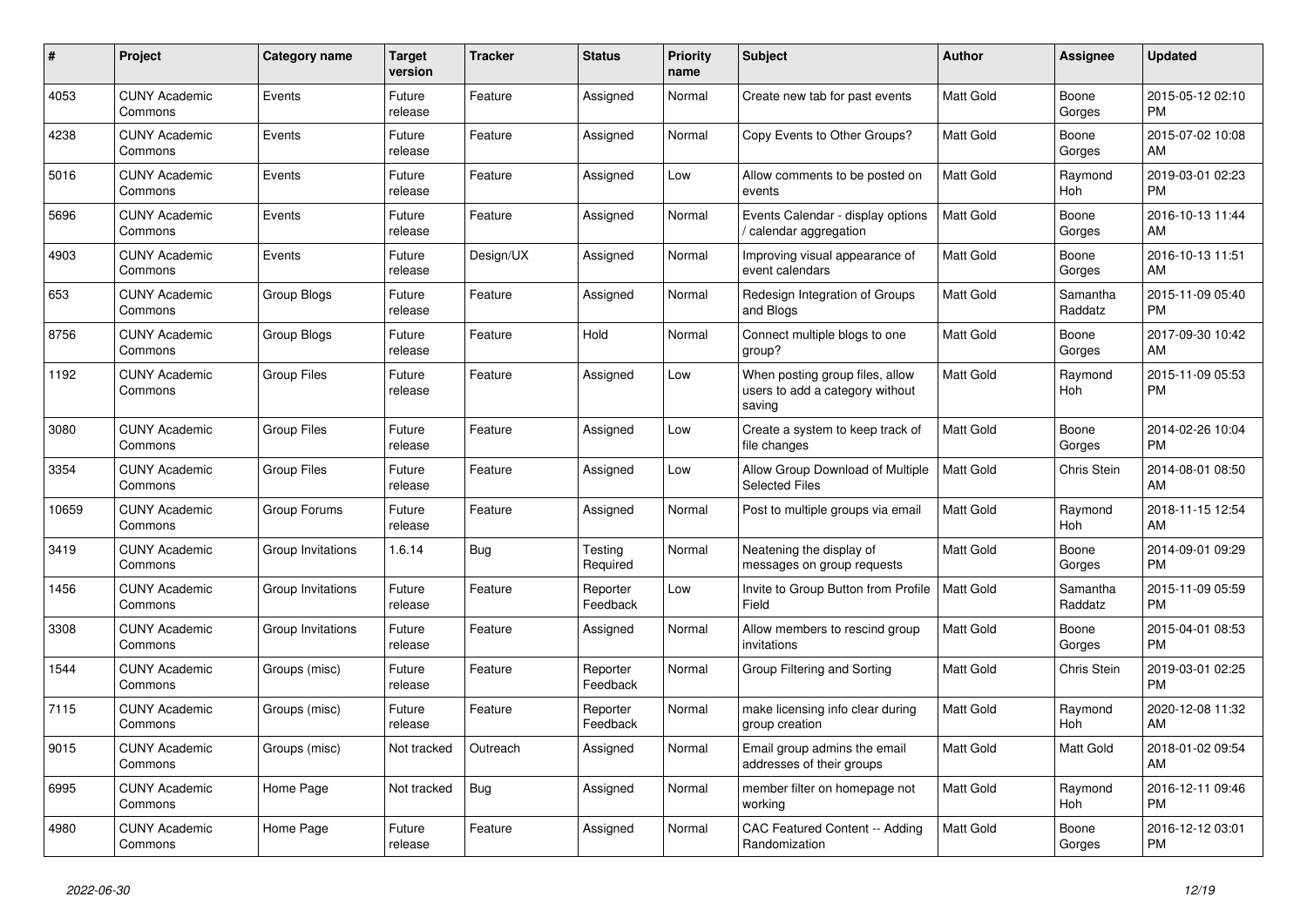| $\pmb{\#}$ | <b>Project</b>                  | <b>Category name</b>    | <b>Target</b><br>version | <b>Tracker</b> | <b>Status</b>        | <b>Priority</b><br>name | <b>Subject</b>                                                                | <b>Author</b>    | Assignee            | <b>Updated</b>                |
|------------|---------------------------------|-------------------------|--------------------------|----------------|----------------------|-------------------------|-------------------------------------------------------------------------------|------------------|---------------------|-------------------------------|
| 3517       | <b>CUNY Academic</b><br>Commons | My Commons              | Future<br>release        | Feature        | Assigned             | Normal                  | Mute/Unmute My Commons<br>updates                                             | <b>Matt Gold</b> | Raymond<br>Hoh      | 2015-11-09 01:19<br><b>PM</b> |
| 3536       | <b>CUNY Academic</b><br>Commons | My Commons              | Future<br>release        | Feature        | Assigned             | Normal                  | Infinite Scroll on My Commons<br>page                                         | Matt Gold        | Raymond<br>Hoh      | 2015-04-13 04:42<br><b>PM</b> |
| 3577       | <b>CUNY Academic</b><br>Commons | My Commons              | Future<br>release        | Design/UX      | Assigned             | Normal                  | Replies to items in My Commons                                                | <b>Matt Gold</b> | Raymond<br>Hoh      | 2015-04-09 05:19<br><b>PM</b> |
| 9028       | <b>CUNY Academic</b><br>Commons | Onboarding              | Future<br>release        | Feature        | Assigned             | Normal                  | suggest groups to new members<br>during the registration process              | <b>Matt Gold</b> | Chris Stein         | 2018-10-24 12:34<br><b>PM</b> |
| 5955       | <b>CUNY Academic</b><br>Commons | Outreach                | Future<br>release        | Feature        | Assigned             | Normal                  | Create auto-newsletter for<br>commons members                                 | Matt Gold        | Luke Waltzer        | 2016-08-30 10:34<br>AM        |
| 2013       | <b>CUNY Academic</b><br>Commons | <b>Public Portfolio</b> | Future<br>release        | Feature        | Assigned             | Low                     | Have Profile Privacy Options show   Matt Gold<br>up only for filled-in fields |                  | Boone<br>Gorges     | 2015-11-09 06:09<br><b>PM</b> |
| 3042       | <b>CUNY Academic</b><br>Commons | <b>Public Portfolio</b> | Future<br>release        | Feature        | Assigned             | Normal                  | Browsing member interests                                                     | <b>Matt Gold</b> | Boone<br>Gorges     | 2015-03-21 09:04<br><b>PM</b> |
| 3220       | <b>CUNY Academic</b><br>Commons | <b>Public Portfolio</b> | Future<br>release        | Feature        | Assigned             | Normal                  | Add indent/outdent option to<br>Formatting Buttons on Profile<br>Page         | <b>Matt Gold</b> | Boone<br>Gorges     | 2014-05-21 10:39<br><b>PM</b> |
| 3768       | <b>CUNY Academic</b><br>Commons | <b>Public Portfolio</b> | Future<br>release        | Feature        | Assigned             | Normal                  | Institutions/Past positions on<br>public portfolios                           | <b>Matt Gold</b> | Boone<br>Gorges     | 2018-04-23 10:44<br>AM        |
| 3770       | <b>CUNY Academic</b><br>Commons | <b>Public Portfolio</b> | Future<br>release        | Feature        | Assigned             | Normal                  | Improve Layout/Formatting of<br>Positions Area on Public Portfolios           | <b>Matt Gold</b> | <b>Chris Stein</b>  | 2015-04-01 09:17<br><b>PM</b> |
| 4404       | <b>CUNY Academic</b><br>Commons | Public Portfolio        | Future<br>release        | Design/UX      | Assigned             | Normal                  | Change color of permissions info<br>on portfolio editing interface            | Matt Gold        | Samantha<br>Raddatz | 2015-08-11 05:28<br><b>PM</b> |
| 6115       | <b>CUNY Academic</b><br>Commons | Publicity               | Not tracked              | Feature        | Assigned             | Normal                  | create digital signage for GC                                                 | <b>Matt Gold</b> | scott voth          | 2016-10-11 10:09<br><b>PM</b> |
| 6014       | <b>CUNY Academic</b><br>Commons | Publicity               | Future<br>release        | Publicity      | Reporter<br>Feedback | Normal                  | Google search listing                                                         | Matt Gold        | Boone<br>Gorges     | 2016-09-21 03:48<br><b>PM</b> |
| 940        | <b>CUNY Academic</b><br>Commons | Redmine                 | Future<br>release        | Feature        | Assigned             | Low                     | Communication with users after<br>releases                                    | Matt Gold        | Dominic<br>Giglio   | 2012-09-09 04:36<br><b>PM</b> |
| 370        | <b>CUNY Academic</b><br>Commons | Registration            | Future<br>release        | Feature        | Assigned             | High                    | <b>Guest Accounts</b>                                                         | Matt Gold        | Matt Gold           | 2015-04-09 09:33<br><b>PM</b> |
| 6671       | <b>CUNY Academic</b><br>Commons | Reply By Email          | Not tracked              | <b>Bug</b>     | Assigned             | Normal                  | "Post too often" RBE error<br>message                                         | Matt Gold        | Raymond<br>Hoh      | 2016-11-11 09:55<br>AM        |
| 8991       | <b>CUNY Academic</b><br>Commons | Reply By Email          | Not tracked              | Bug            | Hold                 | Normal                  | RBE duplicate email message<br>issue                                          | Matt Gold        | Raymond<br>Hoh      | 2018-02-18 08:53<br><b>PM</b> |
| 8976       | <b>CUNY Academic</b><br>Commons | Reply By Email          | Not tracked              | Feature        | Assigned             | Normal                  | Package RBE new topics posting?                                               | <b>Matt Gold</b> | Raymond<br>Hoh      | 2017-12-04 02:34<br><b>PM</b> |
| 3369       | CUNY Academic<br>Commons        | Reply By Email          | Not tracked              | Outreach       | Hold                 | Normal                  | Release reply by email to WP<br>plugin directory                              | <b>Matt Gold</b> | Raymond<br>Hoh      | 2016-03-01 12:46<br><b>PM</b> |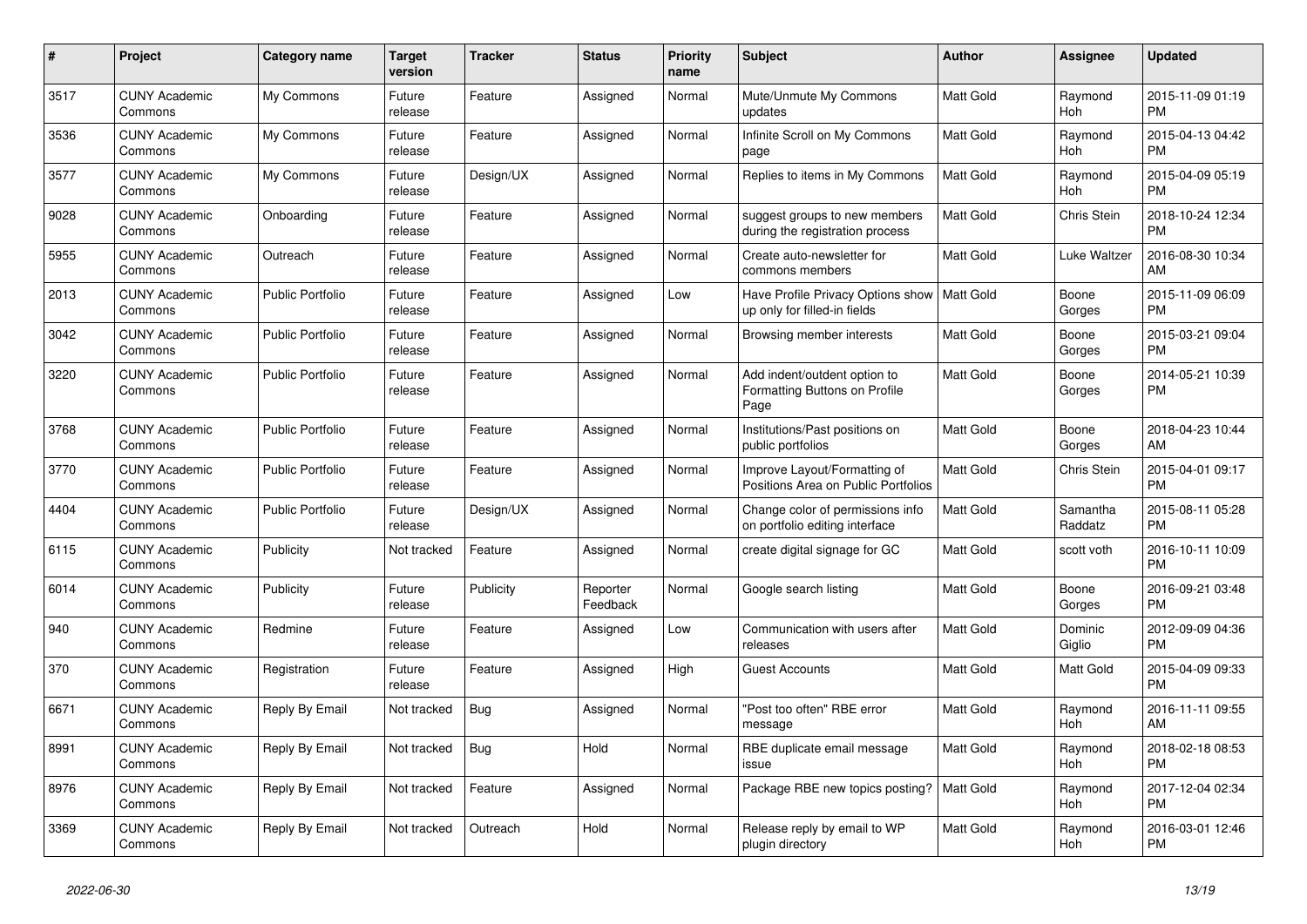| $\pmb{\#}$ | Project                         | Category name            | <b>Target</b><br>version | <b>Tracker</b> | <b>Status</b>        | <b>Priority</b><br>name | <b>Subject</b>                                                                     | <b>Author</b>    | Assignee            | <b>Updated</b>                |
|------------|---------------------------------|--------------------------|--------------------------|----------------|----------------------|-------------------------|------------------------------------------------------------------------------------|------------------|---------------------|-------------------------------|
| 3662       | <b>CUNY Academic</b><br>Commons | <b>SEO</b>               | Future<br>release        | Feature        | Assigned             | Normal                  | Duplicate Content/SEO/Google<br>issues                                             | <b>Matt Gold</b> | Raymond<br>Hoh      | 2015-04-13 04:37<br><b>PM</b> |
| 8898       | <b>CUNY Academic</b><br>Commons | Social Paper             | Not tracked              | Feature        | Assigned             | Normal                  | Usage data on docs and social<br>paper                                             | Matt Gold        | Matt Gold           | 2017-11-16 11:32<br>AM        |
| 6426       | <b>CUNY Academic</b><br>Commons | Spam/Spam<br>Prevention  | Future<br>release        | Feature        | Assigned             | Normal                  | Force captcha on all comments?                                                     | <b>Matt Gold</b> | <b>Tahir Butt</b>   | 2016-10-24 02:06<br><b>PM</b> |
| 8666       | <b>CUNY Academic</b><br>Commons | Teaching                 | Not tracked              | Documentation  | Assigned             | Normal                  | Create Teaching on the Commons<br>Resource Page                                    | Matt Gold        | Laurie Hurson       | 2019-09-23 03:16<br><b>PM</b> |
| 3090       | <b>CUNY Academic</b><br>Commons | Twitter page             | Future<br>release        | Feature        | Assigned             | Normal                  | Prevent Retweets from showing<br>up on Commons twitter page                        | Matt Gold        | Tahir Butt          | 2016-10-24 11:31<br>AM        |
| 4661       | <b>CUNY Academic</b><br>Commons | User Experience          | Future<br>release        | Bug            | Assigned             | Normal                  | Simplify Events text                                                               | Matt Gold        | Samantha<br>Raddatz | 2015-10-02 09:06<br><b>PM</b> |
| 5316       | <b>CUNY Academic</b><br>Commons | User Experience          | Future<br>release        | Feature        | Assigned             | Normal                  | Prompt user email address<br>updates                                               | <b>Matt Gold</b> | Stephen Real        | 2016-12-21 03:30<br><b>PM</b> |
| 6298       | <b>CUNY Academic</b><br>Commons | User Experience          | Not tracked              | Design/UX      | Assigned             | Normal                  | Examine data from survey                                                           | <b>Matt Gold</b> | Margaret<br>Galvan  | 2016-10-14 12:16<br><b>PM</b> |
| 9941       | <b>CUNY Academic</b><br>Commons | Wiki                     | Not tracked              | Support        | Assigned             | Normal                  | Wiki functionality                                                                 | Matt Gold        | Boone<br>Gorges     | 2018-06-26 10:57<br>AM        |
| 10040      | <b>CUNY Academic</b><br>Commons | WordPress (misc)         | Not tracked              | <b>Bug</b>     | Reporter<br>Feedback | Normal                  | User doesn't see full list of themes                                               | <b>Matt Gold</b> | Boone<br>Gorges     | 2018-07-25 10:12<br>AM        |
| 287        | <b>CUNY Academic</b><br>Commons | WordPress (misc)         | Future<br>release        | Feature        | Assigned             | Normal                  | Create troubleshooting tool for<br>account sign-up                                 | Matt Gold        | Boone<br>Gorges     | 2015-11-09 06:17<br><b>PM</b> |
| 365        | <b>CUNY Academic</b><br>Commons | WordPress (misc)         | Future<br>release        | Feature        | Assigned             | Normal                  | <b>Create Mouseover Tooltips</b><br>throughout Site                                | <b>Matt Gold</b> | Chris Stein         | 2015-11-09 06:18<br><b>PM</b> |
| 1105       | <b>CUNY Academic</b><br>Commons | WordPress (misc)         | Future<br>release        | Feature        | Assigned             | Normal                  | Rephrase Blog Privacy Options                                                      | <b>Matt Gold</b> | Samantha<br>Raddatz | 2015-11-09 06:19<br><b>PM</b> |
| 3657       | <b>CUNY Academic</b><br>Commons | WordPress (misc)         | Not tracked              | Feature        | <b>New</b>           | Normal                  | Create alert for GC email<br>addresses                                             | <b>Matt Gold</b> | Matt Gold           | 2016-04-14 11:29<br><b>PM</b> |
| 3759       | <b>CUNY Academic</b><br>Commons | WordPress (misc)         | Future<br>release        | Feature        | Assigned             | Normal                  | Review Interface for Adding Users<br>to Blogs                                      | <b>Matt Gold</b> | Boone<br>Gorges     | 2015-03-24 05:52<br><b>PM</b> |
| 636        | <b>CUNY Academic</b><br>Commons | WordPress (misc)         | Not tracked              | Support        | Assigned             | Normal                  | Create Lynda.com-like Table of<br>Contents for Prospective Tutorial<br>Screencasts | Matt Gold        | scott voth          | 2016-02-23 03:12<br><b>PM</b> |
| 364        | <b>CUNY Academic</b><br>Commons | <b>WordPress Plugins</b> | Future<br>release        | Feature        | <b>New</b>           | Normal                  | <b>Bulletin Board</b>                                                              | <b>Matt Gold</b> |                     | 2015-01-05 08:50<br><b>PM</b> |
| 497        | <b>CUNY Academic</b><br>Commons | <b>WordPress Plugins</b> | Future<br>release        | Feature        | Assigned             | Normal                  | Drag and Drop Ordering on<br>Gallery Post Plugin                                   | Matt Gold        | Ron Rennick         | 2015-11-09 06:18<br><b>PM</b> |
| 658        | <b>CUNY Academic</b><br>Commons | <b>WordPress Plugins</b> | Future<br>release        | Feature        | Assigned             | Normal                  | Rebulid Sitewide Tag Suggestion                                                    | <b>Matt Gold</b> | Boone<br>Gorges     | 2015-01-05 08:47<br><b>PM</b> |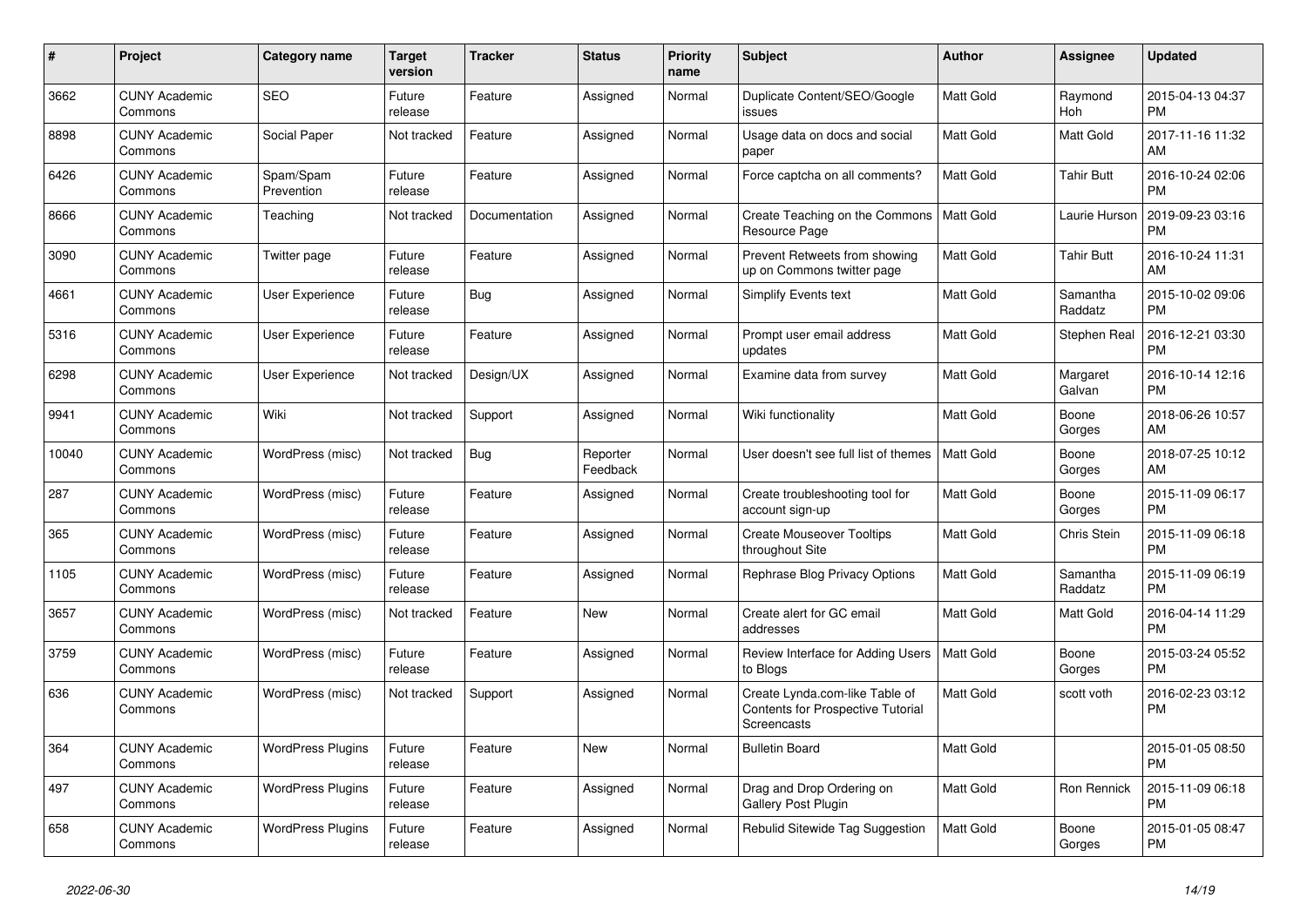| #    | Project                         | <b>Category name</b>     | <b>Target</b><br>version | <b>Tracker</b> | <b>Status</b>        | <b>Priority</b><br>name | <b>Subject</b>                                                                                                                               | Author                 | <b>Assignee</b>     | <b>Updated</b>                |
|------|---------------------------------|--------------------------|--------------------------|----------------|----------------------|-------------------------|----------------------------------------------------------------------------------------------------------------------------------------------|------------------------|---------------------|-------------------------------|
| 1562 | <b>CUNY Academic</b><br>Commons | <b>WordPress Plugins</b> | Future<br>release        | Feature        | Assigned             | Low                     | Play with NYT Collaborative<br><b>Authoring Tool</b>                                                                                         | <b>Matt Gold</b>       | Boone<br>Gorges     | 2015-01-05 08:47<br><b>PM</b> |
| 2223 | <b>CUNY Academic</b><br>Commons | <b>WordPress Plugins</b> | Future<br>release        | Feature        | Assigned             | Low                     | Add Participad to the CUNY<br><b>Academic Commons</b>                                                                                        | <b>Matt Gold</b>       | Boone<br>Gorges     | 2014-09-17 10:03<br><b>PM</b> |
| 9947 | <b>CUNY Academic</b><br>Commons | <b>WordPress Plugins</b> | Future<br>release        | Feature        | Reporter<br>Feedback | Normal                  | Install H5P quiz plugin                                                                                                                      | <b>Matt Gold</b>       | Boone<br>Gorges     | 2018-09-11 11:01<br>AM        |
| 412  | <b>CUNY Academic</b><br>Commons | <b>WordPress Themes</b>  | Future<br>release        | Feature        | Assigned             | Normal                  | <b>Featured Themes</b>                                                                                                                       | <b>Matt Gold</b>       | Dominic<br>Giglio   | 2015-01-05 08:44<br><b>PM</b> |
| 4986 | <b>CUNY Academic</b><br>Commons | ZenDesk                  | Not tracked              | Support        | Assigned             | Normal                  | Prepare documentation for<br>Zendesk re web widget                                                                                           | <b>Matt Gold</b>       | Samantha<br>Raddatz | 2016-02-25 03:09<br><b>PM</b> |
| 481  | <b>CUNY Academic</b><br>Commons | Groups (misc)            | Future<br>release        | Feature        | Assigned             | Normal                  | ability to archive inactive groups<br>and blogs                                                                                              | Michael Mandiberg      | Samantha<br>Raddatz | 2015-11-09 05:56<br><b>PM</b> |
| 9908 | <b>CUNY Academic</b><br>Commons |                          | Not tracked              | Feature        | New                  | Normal                  | Is it possible to send email<br>updates to users (or an email<br>address not on the list) for only a<br>single page AFTER being<br>prompted? | <b>Michael Shields</b> | scott voth          | 2018-06-11 01:34<br><b>PM</b> |
| 3458 | <b>CUNY Academic</b><br>Commons | Groups (misc)            | Future<br>release        | Feature        | Assigned             | Normal                  | Filter Members of Group by<br>Campus                                                                                                         | Michael Smith          | Samantha<br>Raddatz | 2014-09-26 08:32<br><b>PM</b> |
| 2167 | <b>CUNY Academic</b><br>Commons | WordPress (misc)         | Future<br>release        | Bug            | Assigned             | Normal                  | <b>CAC-Livestream Plugin Issues</b>                                                                                                          | Michael Smith          | Dominic<br>Giglio   | 2015-01-02 03:06<br><b>PM</b> |
| 2754 | <b>CUNY Academic</b><br>Commons | Design                   | Future<br>release        | Feature        | Assigned             | Normal                  | Determine strategy for CAC logo<br>handling in top header                                                                                    | Micki Kaufman          | Chris Stein         | 2015-01-05 08:53<br><b>PM</b> |
| 2753 | <b>CUNY Academic</b><br>Commons | Public Portfolio         | Future<br>release        | Feature        | New                  | Normal                  | Create actual actual tagification in<br>academic interests and other<br>fields                                                               | Micki Kaufman          | Boone<br>Gorges     | 2015-01-05 08:52<br><b>PM</b> |
| 3506 | <b>CUNY Academic</b><br>Commons | Publicity                | 1.7                      | Publicity      | <b>New</b>           | Normal                  | Prepare 1.7 email messaging                                                                                                                  | Micki Kaufman          | Micki<br>Kaufman    | 2014-10-01 12:36<br><b>PM</b> |
| 3509 | <b>CUNY Academic</b><br>Commons | Publicity                | 1.7                      | Publicity      | <b>New</b>           | Normal                  | Create 1.7 digital signage imagery                                                                                                           | Micki Kaufman          | Marilyn<br>Weber    | 2014-10-01 12:40<br><b>PM</b> |
| 3510 | <b>CUNY Academic</b><br>Commons | Publicity                | 1.7                      | Publicity      | Assigned             | Normal                  | Post on the News Blog re: 'My<br>Commons'                                                                                                    | Micki Kaufman          | Sarah<br>Morgano    | 2014-10-15 11:18<br>AM        |
| 3511 | <b>CUNY Academic</b><br>Commons | Publicity                | 1.7                      | Publicity      | Assigned             | Normal                  | Social media for 1.7                                                                                                                         | Micki Kaufman          | Sarah<br>Morgano    | 2014-10-14 03:32<br><b>PM</b> |
| 3475 | <b>CUNY Academic</b><br>Commons | Events                   | Future<br>release        | Feature        | Assigned             | Normal                  | Request to add plugin to<br>streamline room<br>booking/appointment booking                                                                   | Naomi Barrettara       | Boone<br>Gorges     | 2014-12-01 05:14<br><b>PM</b> |
| 9346 | <b>CUNY Academic</b><br>Commons | WordPress (misc)         | Not tracked              | <b>Bug</b>     | New                  | Normal                  | Clone cetls.bmcc.cuny.edu for<br>development                                                                                                 | Owen Roberts           | Raymond<br>Hoh      | 2018-03-06 05:35<br><b>PM</b> |
| 6665 | <b>CUNY Academic</b><br>Commons |                          | Not tracked              | Publicity      | New                  | Normal                  | Dead Link in 1.10 announcement<br>post                                                                                                       | Paige Dupont           | Stephen Real        | 2016-12-01 03:11<br>PM        |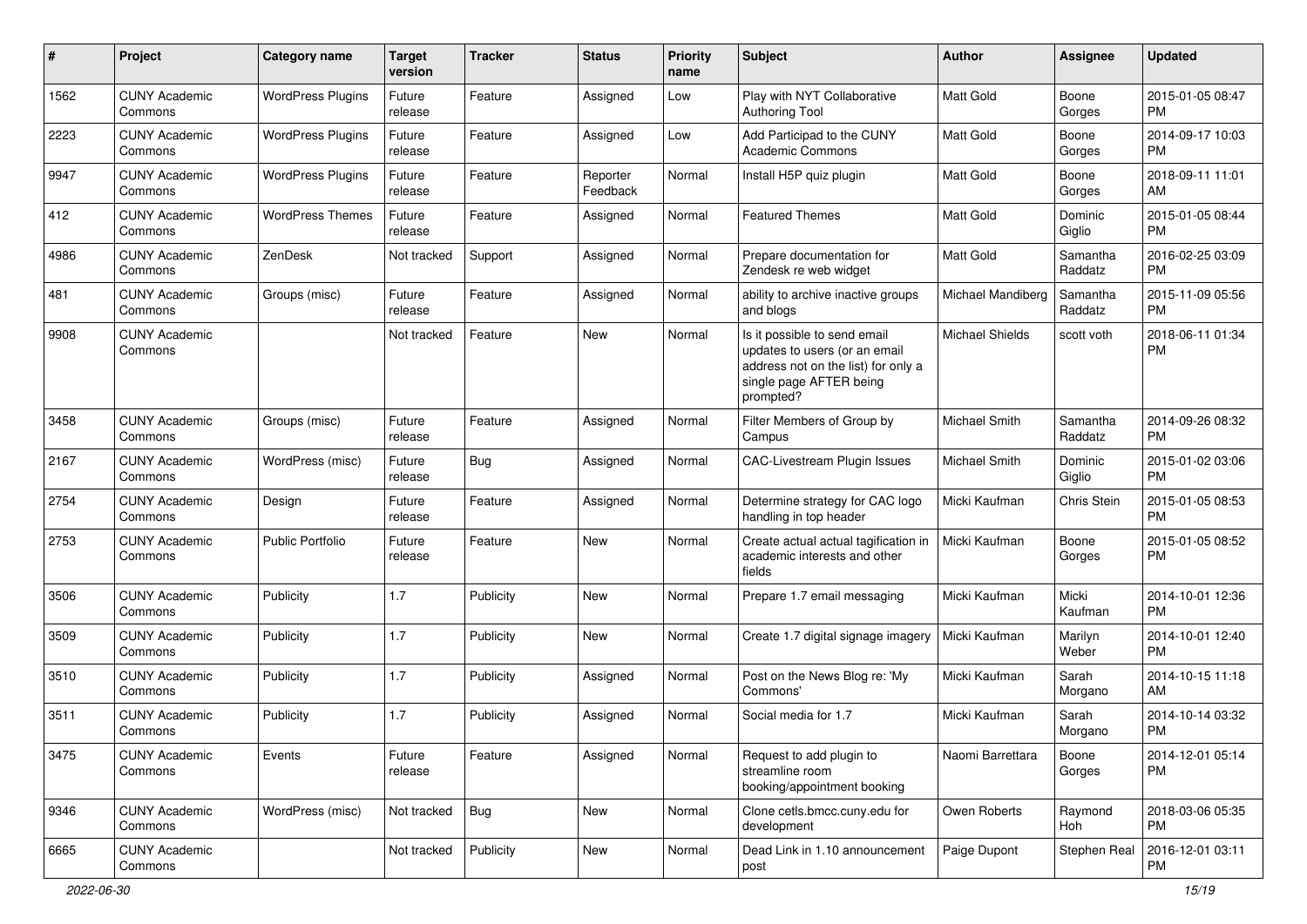| #     | Project                         | <b>Category name</b>     | <b>Target</b><br>version | <b>Tracker</b> | <b>Status</b>        | Priority<br>name | <b>Subject</b>                                                                                  | <b>Author</b>           | Assignee            | <b>Updated</b>                |
|-------|---------------------------------|--------------------------|--------------------------|----------------|----------------------|------------------|-------------------------------------------------------------------------------------------------|-------------------------|---------------------|-------------------------------|
| 14483 | <b>CUNY Academic</b><br>Commons | WordPress - Media        | Not tracked              | Bug            | Reporter<br>Feedback | Normal           | Wordpress PDF Embed Stopped<br>Working after JITP Media Clone                                   | Patrick DeDauw          | Boone<br>Gorges     | 2021-05-20 01:51<br><b>PM</b> |
| 11449 | <b>CUNY Academic</b><br>Commons | WordPress - Media        | Not tracked              | Support        | Reporter<br>Feedback | Normal           | Cloning Media Library for JITP<br>from Staging to Production Site                               | <b>Patrick DeDauw</b>   | Boone<br>Gorges     | 2019-05-13 12:00<br><b>PM</b> |
| 8675  | <b>CUNY Academic</b><br>Commons | User Onboarding          | Future<br>release        | Bug            | Reporter<br>Feedback | Low              | Add new User search screen calls<br>for the input of email address but<br>doesn't work with one | Paul Hebert             | Boone<br>Gorges     | 2017-10-11 11:17<br>AM        |
| 14792 | <b>CUNY Academic</b><br>Commons |                          |                          | Bug            | <b>New</b>           | Normal           | Inconsistent email notifications<br>from gravity forms                                          | Raffi<br>Khatchadourian |                     | 2021-10-04 01:50<br><b>PM</b> |
| 16294 | <b>CUNY Academic</b><br>Commons |                          |                          | Bug            | New                  | Urgent           | CAC is down                                                                                     | Raffi<br>Khatchadourian |                     | 2022-06-27 02:00<br><b>PM</b> |
| 16290 | <b>CUNY Academic</b><br>Commons |                          |                          | Feature        | Reporter<br>Feedback | Normal           | Add Table Of Contents Block<br>plug-in                                                          | Raffi<br>Khatchadourian |                     | 2022-06-24 10:26<br>AM        |
| 9420  | <b>CUNY Academic</b><br>Commons | cuny.is                  | Not tracked              | Feature        | <b>New</b>           | Normal           | Request for http://cuny.is/streams                                                              | Raffi<br>Khatchadourian | Marilyn<br>Weber    | 2018-04-02 10:08<br>AM        |
| 11077 | <b>CUNY Academic</b><br>Commons | Events                   | Not tracked              | Feature        | Reporter<br>Feedback | Normal           | Show event category description<br>in event list view                                           | Raffi<br>Khatchadourian |                     | 2019-02-12 10:38<br><b>PM</b> |
| 15242 | <b>CUNY Academic</b><br>Commons | Performance              | Not tracked              | Bug            | Reporter<br>Feedback | Normal           | Slugist site                                                                                    | Raffi<br>Khatchadourian | Boone<br>Gorges     | 2022-02-07 11:14<br>AM        |
| 5182  | <b>CUNY Academic</b><br>Commons | Social Paper             | Future<br>release        | Design/UX      | <b>New</b>           | Normal           | "Publishing" a private paper on<br>social paper?                                                | Raffi<br>Khatchadourian | Boone<br>Gorges     | 2016-10-13 04:12<br><b>PM</b> |
| 5183  | <b>CUNY Academic</b><br>Commons | Social Paper             | Future<br>release        | Design/UX      | New                  | Normal           | Creating a new paper when<br>viewing an existing paper                                          | Raffi<br>Khatchadourian | Samantha<br>Raddatz | 2016-02-02 12:09<br><b>PM</b> |
| 15516 | <b>CUNY Academic</b><br>Commons | <b>WordPress Plugins</b> |                          | Bug            | Reporter<br>Feedback | Normal           | Can't publish or save draft of post<br>on wordpress.com                                         | Raffi<br>Khatchadourian | Raymond<br>Hoh      | 2022-03-02 05:52<br><b>PM</b> |
| 8498  | <b>CUNY Academic</b><br>Commons | <b>WordPress Plugins</b> | Future<br>release        | Feature        | New                  | Low              | <b>Gravity Forms Email Users</b>                                                                | Raffi<br>Khatchadourian | Matt Gold           | 2017-10-13 12:58<br><b>PM</b> |
| 16314 | <b>CUNY Academic</b><br>Commons | <b>WordPress Plugins</b> |                          | Feature        | New                  | Normal           | Install Multicollab plug-in?                                                                    | Raffi<br>Khatchadourian |                     | 2022-06-29 03:44<br><b>PM</b> |
| 11243 | <b>CUNY Academic</b><br>Commons | BuddyPress (misc)        | Future<br>release        | Bug            | <b>New</b>           | Normal           | Audit bp-custom.php                                                                             | Raymond Hoh             | Raymond<br>Hoh      | 2022-04-26 11:59<br>AM        |
| 14496 | <b>CUNY Academic</b><br>Commons | Domain Mapping           | Future<br>release        | Bug            | <b>New</b>           | Normal           | Mapped domain SSO uses<br>third-party cookies                                                   | Raymond Hoh             | Raymond<br>Hoh      | 2021-05-24 04:03<br><b>PM</b> |
| 14908 | <b>CUNY Academic</b><br>Commons | Performance              |                          | Bug            | <b>New</b>           | Normal           | Stale object cache on cdev                                                                      | Raymond Hoh             | Boone<br>Gorges     | 2021-12-07 09:45<br>AM        |
| 16177 | <b>CUNY Academic</b><br>Commons | Reply By Email           |                          | <b>Bug</b>     | New                  | Normal           | Switch to Inbound mode for RBE                                                                  | Raymond Hoh             | Raymond<br>Hoh      | 2022-05-30 04:32<br><b>PM</b> |
| 16255 | <b>CUNY Academic</b><br>Commons | WordPress (misc)         |                          | <b>Bug</b>     | <b>New</b>           | Normal           | Need to define 'MULTISITE'<br>constant in wp-config.php                                         | Raymond Hoh             |                     | 2022-06-19 09:31<br>AM        |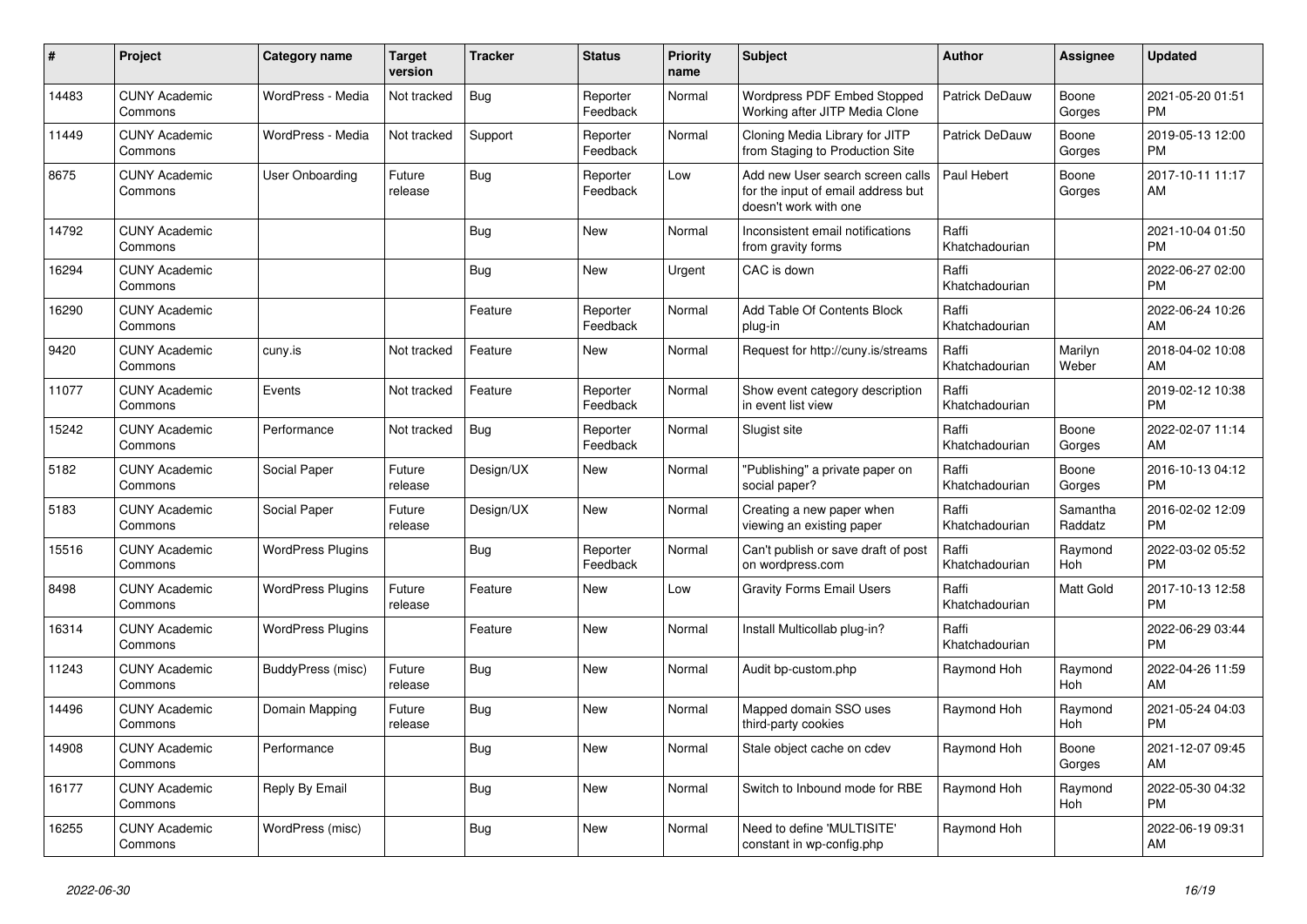| $\pmb{\#}$ | Project                         | Category name            | <b>Target</b><br>version | <b>Tracker</b> | <b>Status</b>        | Priority<br>name | <b>Subject</b>                                                                       | <b>Author</b>    | Assignee            | <b>Updated</b>                |
|------------|---------------------------------|--------------------------|--------------------------|----------------|----------------------|------------------|--------------------------------------------------------------------------------------|------------------|---------------------|-------------------------------|
| 3691       | <b>CUNY Academic</b><br>Commons | <b>WordPress Plugins</b> | Future<br>release        | <b>Bug</b>     | New                  | Normal           | <b>WPMU Domain Mapping</b><br>Debugging on cdev                                      | Raymond Hoh      | Matt Gold           | 2014-12-12 09:04<br>AM        |
| 3939       | <b>CUNY Academic</b><br>Commons | <b>WordPress Plugins</b> | Future<br>release        | Bug            | Hold                 | Normal           | Activity stream support for<br>Co-Authors Plus plugin                                | Raymond Hoh      | Raymond<br>Hoh      | 2015-11-09 06:13<br><b>PM</b> |
| 16319      | <b>CUNY Academic</b><br>Commons | <b>WordPress Plugins</b> | 2.0.3                    | <b>Bug</b>     | <b>New</b>           | Normal           | <b>Request for Events Calendar Pro</b><br>5.14.2 update                              | Raymond Hoh      | Raymond<br>Hoh      | 2022-06-29 03:24<br><b>PM</b> |
| 14983      | <b>CUNY Academic</b><br>Commons | WordPress (misc)         | Not tracked              | Support        | Reporter<br>Feedback | Normal           | "Read More" tag not working                                                          | Rebecca Krisel   | Raymond<br>Hoh      | 2021-11-23 01:17<br><b>PM</b> |
| 58         | <b>CUNY Academic</b><br>Commons | BuddyPress (misc)        | Future<br>release        | Feature        | Assigned             | Low              | Make member search sortable by<br>last name                                          | Roberta Brody    | Boone<br>Gorges     | 2010-08-26 02:38<br><b>PM</b> |
| 5298       | <b>CUNY Academic</b><br>Commons |                          | Not tracked              | Publicity      | New                  | Normal           | Survey Pop-Up Text                                                                   | Samantha Raddatz | Samantha<br>Raddatz | 2016-03-22 12:27<br><b>PM</b> |
| 4226       | <b>CUNY Academic</b><br>Commons | <b>BuddyPress Docs</b>   | Future<br>release        | Design/UX      | <b>New</b>           | Normal           | Add option to connect a Doc with<br>a Group                                          | Samantha Raddatz | Samantha<br>Raddatz | 2015-09-09 04:08<br><b>PM</b> |
| 4225       | <b>CUNY Academic</b><br>Commons | DiRT Integration         | Future<br>release        | Design/UX      | New                  | Normal           | Add information to DIRT page (in<br>Create a Group)                                  | Samantha Raddatz | Matt Gold           | 2015-06-26 03:14<br><b>PM</b> |
| 4592       | <b>CUNY Academic</b><br>Commons | Events                   | Future<br>release        | Design/UX      | New                  | Normal           | Event Creation - Venue Dropdown<br>Slow                                              | Samantha Raddatz | Boone<br>Gorges     | 2015-09-14 04:56<br><b>PM</b> |
| 4221       | <b>CUNY Academic</b><br>Commons | Group Forums             | Future<br>release        | Design/UX      | Assigned             | Normal           | Add 'Number of Posts' display<br>option to Forum page                                | Samantha Raddatz | Samantha<br>Raddatz | 2015-06-26 02:21<br><b>PM</b> |
| 4253       | <b>CUNY Academic</b><br>Commons | <b>Public Portfolio</b>  | Future<br>release        | Design/UX      | New                  | Normal           | Encourage users to add portfolio<br>content                                          | Samantha Raddatz | Samantha<br>Raddatz | 2015-07-07 11:32<br>AM        |
| 4622       | <b>CUNY Academic</b><br>Commons | <b>Public Portfolio</b>  | Future<br>release        | Design/UX      | New                  | Normal           | <b>Profile Visibility Settings</b>                                                   | Samantha Raddatz | Samantha<br>Raddatz | 2015-09-21 12:18<br><b>PM</b> |
| 4222       | <b>CUNY Academic</b><br>Commons | <b>User Experience</b>   | Future<br>release        | Design/UX      | <b>New</b>           | Normal           | Add information to 'Delete<br>Account' page                                          | Samantha Raddatz | scott voth          | 2015-06-26 11:35<br>AM        |
| 585        | <b>CUNY Academic</b><br>Commons | Group Forums             | Future<br>release        | Feature        | Assigned             | Normal           | Merge Forum Topics                                                                   | Sarah Morgano    | Boone<br>Gorges     | 2011-07-06 04:11<br><b>PM</b> |
| 1888       | <b>CUNY Academic</b><br>Commons | Home Page                | Future<br>release        | Feature        | Assigned             | Normal           | Refactor BP MPO Activity Filter to<br>support proper pagination                      | Sarah Morgano    | Boone<br>Gorges     | 2014-05-01 07:11<br><b>PM</b> |
| 5826       | <b>CUNY Academic</b><br>Commons | <b>WordPress Plugins</b> | Future<br>release        | Support        | Reporter<br>Feedback | Normal           | <b>Remove Subscription Options</b><br>plugin from directory                          | Sarah Morgano    | Sarah<br>Morgano    | 2016-10-21 04:14<br><b>PM</b> |
| 14394      | <b>CUNY Academic</b><br>Commons |                          | Not tracked              | Feature        | New                  | Normal           | Commons News Site - redesign                                                         | scott voth       | scott voth          | 2021-09-14 10:46<br>AM        |
| 11393      | <b>CUNY Academic</b><br>Commons |                          | Not tracked              | Publicity      | New                  | Normal           | After 1.15 release, ceate a hero<br>slide and post about adding a site<br>to a group | scott voth       | Patrick<br>Sweeney  | 2019-05-14 10:32<br>AM        |
| 10839      | <b>CUNY Academic</b><br>Commons | About page               | Not tracked              | Support        | <b>New</b>           | Normal           | <b>Mission Statement Needs</b><br>Revision                                           | scott voth       | Matt Gold           | 2018-12-26 10:58<br>AM        |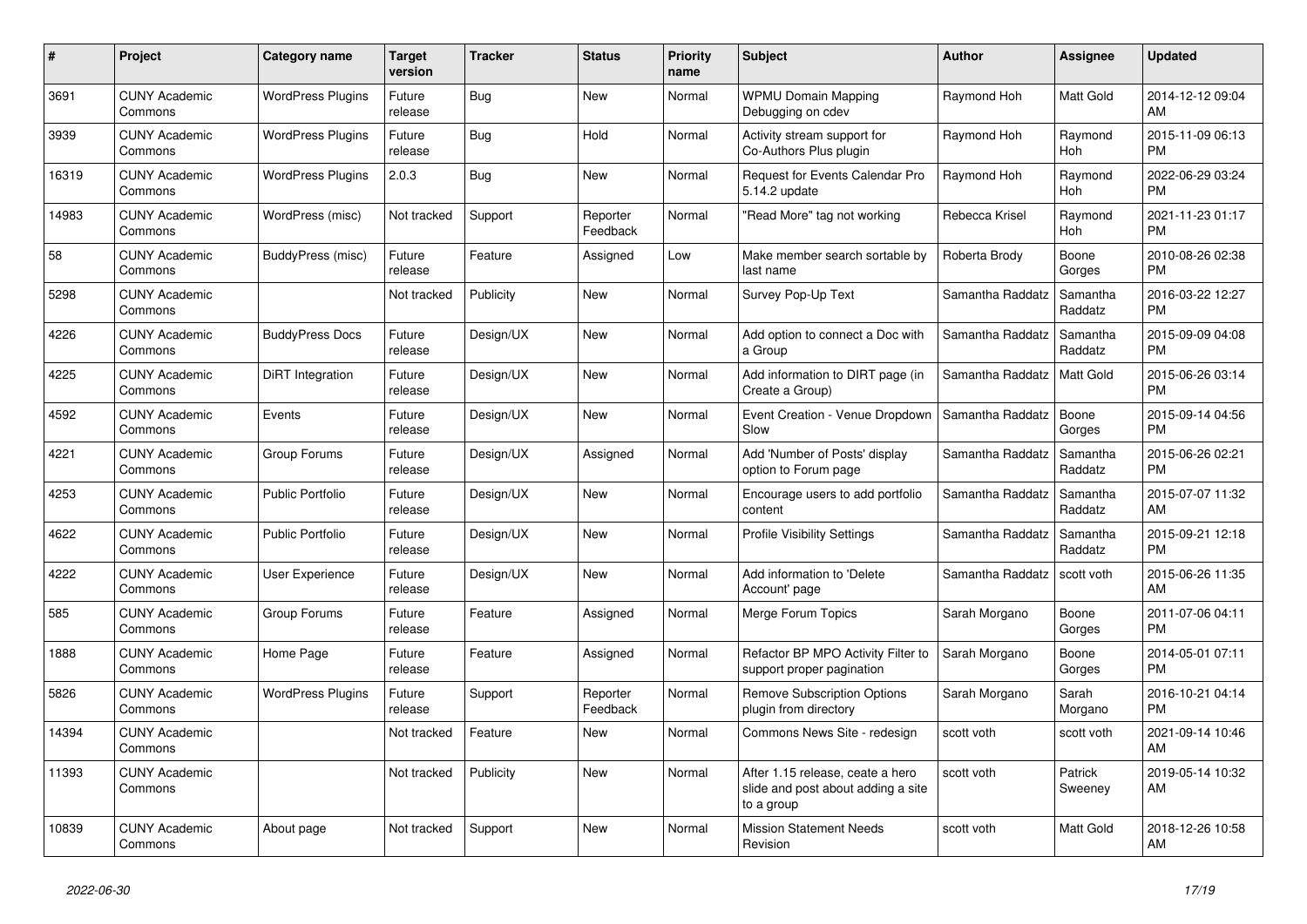| #     | <b>Project</b>                  | Category name            | <b>Target</b><br>version | <b>Tracker</b> | <b>Status</b>        | <b>Priority</b><br>name | <b>Subject</b>                                                                      | <b>Author</b> | Assignee           | <b>Updated</b>                |
|-------|---------------------------------|--------------------------|--------------------------|----------------|----------------------|-------------------------|-------------------------------------------------------------------------------------|---------------|--------------------|-------------------------------|
| 519   | <b>CUNY Academic</b><br>Commons | <b>BuddyPress Docs</b>   | Future<br>release        | Feature        | Assigned             | Low                     | TOC for individual docs - for new<br>BP "wiki-like" plugin                          | scott voth    | Boone<br>Gorges    | 2015-11-09 05:54<br><b>PM</b> |
| 14994 | <b>CUNY Academic</b><br>Commons | cdev.gc.cuny.edu         | Not tracked              | Support        | In Progress          | Normal                  | Clear Cache on CDEV                                                                 | scott voth    | Raymond<br>Hoh     | 2021-12-07 03:51<br><b>PM</b> |
| 10226 | <b>CUNY Academic</b><br>Commons | Courses                  | Future<br>release        | Feature        | New                  | Normal                  | Add "My Courses" to drop down<br>list                                               | scott voth    | Boone<br>Gorges    | 2021-11-19 12:42<br><b>PM</b> |
| 10982 | <b>CUNY Academic</b><br>Commons | Domain Mapping           | Not tracked              | Support        | Reporter<br>Feedback | Normal                  | <b>CNAME</b> question                                                               | scott voth    |                    | 2019-01-22 04:29<br><b>PM</b> |
| 11493 | <b>CUNY Academic</b><br>Commons | Domain Mapping           | Not tracked              | Support        | Reporter<br>Feedback | Normal                  | Domain Mapping Request - Talia<br>Schaffer                                          | scott voth    | Matt Gold          | 2019-08-06 08:39<br>AM        |
| 4438  | <b>CUNY Academic</b><br>Commons | Events                   | Future<br>release        | Bug            | Assigned             | Normal                  | Events Calendar - Export<br><b>Recurring Events</b>                                 | scott voth    | Daniel Jones       | 2016-05-23 04:25<br><b>PM</b> |
| 11531 | <b>CUNY Academic</b><br>Commons | Events                   | Future<br>release        | Feature        | <b>New</b>           | Normal                  | Main Events calendar should<br>include non-public events that<br>user has access to | scott voth    | Boone<br>Gorges    | 2019-06-11 10:00<br>AM        |
| 12392 | <b>CUNY Academic</b><br>Commons | Help/Codex               | Not tracked              | Documentation  | New                  | Normal                  | <b>Updates to Common Commons</b><br>Questions on Help Page                          | scott voth    | Margaret<br>Galvan | 2020-02-11 10:53<br>AM        |
| 4535  | <b>CUNY Academic</b><br>Commons | My Commons               | Future<br>release        | <b>Bug</b>     | <b>New</b>           | Low                     | My Commons filter issue                                                             | scott voth    | Raymond<br>Hoh     | 2015-09-01 11:17<br>AM        |
| 5827  | <b>CUNY Academic</b><br>Commons | <b>Public Portfolio</b>  | Future<br>release        | <b>Bug</b>     | Assigned             | Normal                  | Academic Interests square bracket<br>links not working                              | scott voth    | Chris Stein        | 2016-08-11 11:59<br><b>PM</b> |
| 10354 | <b>CUNY Academic</b><br>Commons | <b>Public Portfolio</b>  | Future<br>release        | Feature        | New                  | Normal                  | Opt out of Having a Profile Page                                                    | scott voth    | Chris Stein        | 2020-05-12 10:43<br>AM        |
| 11496 | <b>CUNY Academic</b><br>Commons | <b>Public Portfolio</b>  | 1.15.2                   | Support        | New                  | Normal                  | Replace Twitter Icon on Member<br>Portfolio page                                    | scott voth    | Boone<br>Gorges    | 2019-06-06 01:03<br><b>PM</b> |
| 12247 | <b>CUNY Academic</b><br>Commons | Publicity                | Not tracked              | Support        | <b>New</b>           | Normal                  | Screenshot of First Commons<br>Homepage                                             | scott voth    | scott voth         | 2020-01-14 12:08<br><b>PM</b> |
| 11860 | <b>CUNY Academic</b><br>Commons | Registration             | Future<br>release        | Feature        | New                  | Normal                  | <b>Ensure Students Are Aware They</b><br>Can Use Aliases At Registration            | scott voth    |                    | 2019-09-24 08:46<br>AM        |
| 11386 | <b>CUNY Academic</b><br>Commons | WordPress - Media        | Not tracked              | Support        | Reporter<br>Feedback | Normal                  | disappearing images                                                                 | scott voth    | Boone<br>Gorges    | 2019-05-14 10:32<br>AM        |
| 14113 | <b>CUNY Academic</b><br>Commons | WordPress (misc)         | Future<br>release        | <b>Bug</b>     | Hold                 | Normal                  | Block Editor Not Working on this<br>page - Json error                               | scott voth    | Boone<br>Gorges    | 2021-03-05 11:01<br>AM        |
| 16245 | <b>CUNY Academic</b><br>Commons | WordPress (misc)         |                          | Bug            | Reporter<br>Feedback | Normal                  | Save Button missing on<br>WordPress Profile page                                    | scott voth    | Raymond<br>Hoh     | 2022-06-16 03:09<br><b>PM</b> |
| 15767 | <b>CUNY Academic</b><br>Commons | WordPress (misc)         |                          | Support        | New                  | Normal                  | Site loading slowly                                                                 | scott voth    | Boone<br>Gorges    | 2022-04-04 08:56<br><b>PM</b> |
| 9515  | <b>CUNY Academic</b><br>Commons | <b>WordPress Plugins</b> | Not tracked              | <b>Bug</b>     | Reporter<br>Feedback | Normal                  | Text to Speech plugin - "More<br>Slowly" checkbox not working                       | scott voth    | Boone<br>Gorges    | 2018-06-13 02:26<br><b>PM</b> |